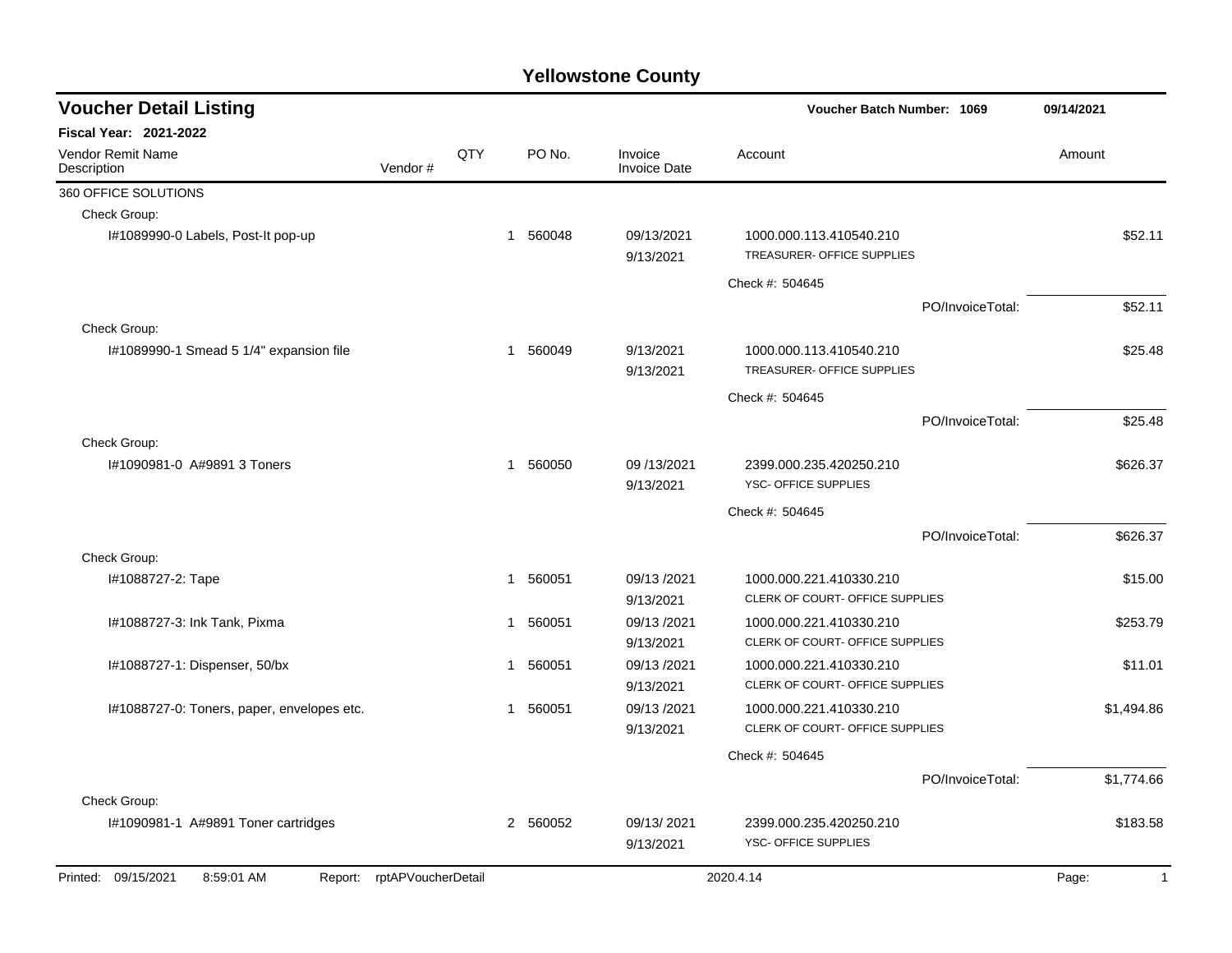| <b>Voucher Detail Listing</b>            |                            |     |              |          |                                |                                                              | Voucher Batch Number: 1069 |                         |
|------------------------------------------|----------------------------|-----|--------------|----------|--------------------------------|--------------------------------------------------------------|----------------------------|-------------------------|
| <b>Fiscal Year: 2021-2022</b>            |                            |     |              |          |                                |                                                              |                            |                         |
| Vendor Remit Name<br>Description         | Vendor#                    | QTY |              | PO No.   | Invoice<br><b>Invoice Date</b> | Account                                                      |                            | Amount                  |
|                                          |                            |     |              |          |                                | Check #: 504645                                              |                            |                         |
|                                          |                            |     |              |          |                                |                                                              | PO/InvoiceTotal:           | \$183.58                |
|                                          |                            |     |              |          |                                |                                                              | Vendor Total:              | \$2,662.20              |
| <b>ALLSTREAM</b><br>Check Group:         |                            |     |              |          |                                |                                                              |                            |                         |
| I#17682393 A#330179 9/1/21               |                            |     |              | 1 560058 | 09/13 /2021<br>9/13/2021       | 2399.000.235.420250.345<br>YSC- TELEPHONE & TECHNOLOGY       |                            | \$341.31                |
|                                          |                            |     |              |          |                                | Check #: 504646                                              |                            |                         |
|                                          |                            |     |              |          |                                |                                                              | PO/InvoiceTotal:           | \$341.31                |
|                                          |                            |     |              |          |                                |                                                              | Vendor Total:              | \$341.31                |
| ANGEL LIND'S DAIRY INC                   |                            |     |              |          |                                |                                                              |                            |                         |
| Check Group:                             |                            |     |              |          |                                |                                                              |                            |                         |
| I#8011766 A#YOUTHS Dairy                 |                            |     |              | 1 560045 | 09/13/2021<br>9/13/2021        | 2399.000.235.420250.223<br>YSC-FOOD                          |                            | \$122.96                |
|                                          |                            |     |              |          |                                | Check #: 504647                                              |                            |                         |
|                                          |                            |     |              |          |                                |                                                              | PO/InvoiceTotal:           | \$122.96                |
|                                          |                            |     |              |          |                                |                                                              | Vendor Total:              | \$122.96                |
| ARCHIE COCHRANE MOTORS                   | 001410                     |     |              |          |                                |                                                              |                            |                         |
| Check Group:                             |                            |     |              |          |                                |                                                              |                            |                         |
| I#793050; Car #9 tire repair             |                            |     |              | 1 560030 | 09/13/2021<br>9/13/2021        | 2300.000.132.420150.361<br>PATROL- VEHICLE REPAIRS           |                            | \$16.50                 |
|                                          |                            |     |              |          |                                | Check #: 504648                                              |                            |                         |
|                                          |                            |     |              |          |                                |                                                              | PO/InvoiceTotal:           | \$16.50                 |
|                                          |                            |     |              |          |                                |                                                              | Vendor Total:              | \$16.50                 |
| AUDITOR PETTY CASH REIMB                 | 000935                     |     |              |          |                                |                                                              |                            |                         |
| Check Group:                             |                            |     |              |          |                                |                                                              |                            |                         |
| I#173402 7/19/20 supplies for sprinklers |                            |     | 1            | 560017   | 09/13/2021                     | 1000.000.145.411200.360                                      |                            | \$13.39                 |
|                                          |                            |     |              |          | 9/13/2021                      | FACILITIES- REPAIR & MAINT SERVICE                           |                            |                         |
| I#173403 oil and fuel July 21            |                            |     | $\mathbf{1}$ | 560017   | 09/13/2021<br>9/13/2021        | 1000.000.728.430901.220<br>RIVERSIDE CEM- OPERATING SUPPLIES |                            | \$28.88                 |
|                                          |                            |     |              |          |                                |                                                              |                            |                         |
| Printed: 09/15/2021<br>8:59:01 AM        | Report: rptAPVoucherDetail |     |              |          |                                | 2020.4.14                                                    |                            | $\overline{2}$<br>Page: |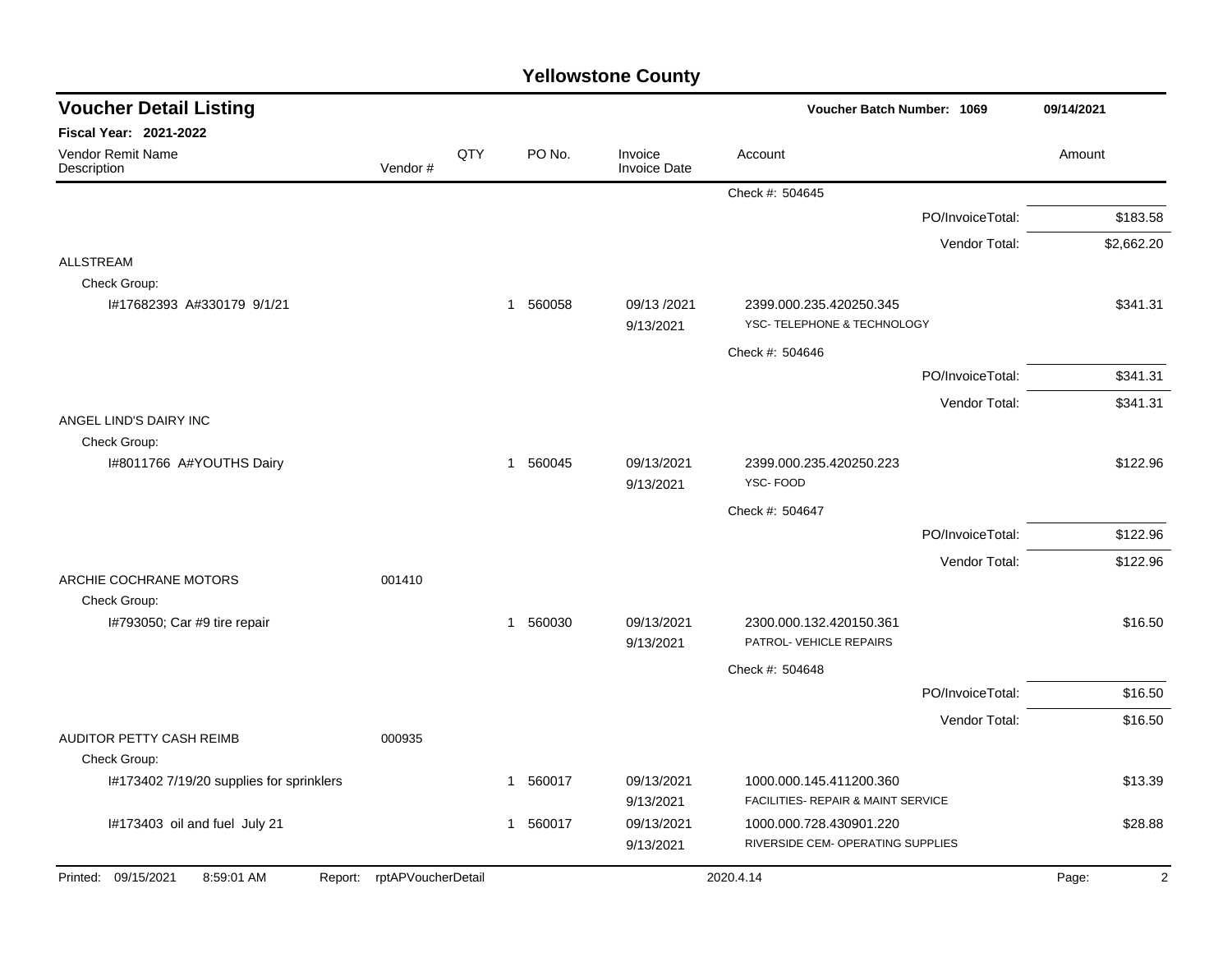| <b>Voucher Detail Listing</b>                      |                    |                  |                                | Voucher Batch Number: 1069          | 09/14/2021  |
|----------------------------------------------------|--------------------|------------------|--------------------------------|-------------------------------------|-------------|
| Fiscal Year: 2021-2022                             |                    |                  |                                |                                     |             |
| Vendor Remit Name<br>Description                   | QTY<br>Vendor#     | PO <sub>No</sub> | Invoice<br><b>Invoice Date</b> | Account                             | Amount      |
| I#173404 8/8/21 courthouse supplies                |                    | 1 560017         | 09/13/2021                     | 1000.000.145.411200.360             | \$4.60      |
|                                                    |                    |                  | 9/13/2021                      | FACILITIES- REPAIR & MAINT SERVICE  |             |
| I#173405 8/16/21 batteries                         |                    | 1 560017         | 09/13/2021                     | 1000.000.111.410510.210             | \$13.99     |
|                                                    |                    |                  | 9/13/2021                      | FINANCE- OFFICE SUPPLIES            |             |
| I#173406 8/17/21 jetpack verizon                   |                    | 1 560017         | 09/13/2021                     | 1000.000.111.410510.345             | \$10.42     |
|                                                    |                    |                  | 9/13/2021                      | FINANCE- TELEPHONE & LONG DISTANCE  |             |
| #173407 8/21 fuel                                  |                    | 1 560017         | 09/13/2021                     | 1000.000.728.430901.220             | \$37.28     |
|                                                    |                    |                  | 9/13/2021                      | RIVERSIDE CEM- OPERATING SUPPLIES   |             |
| 1#861750 6/16 & 6/17/21 parts for water pump       |                    | 560017<br>1      | 09/13/2021                     | 1000.000.728.430901.220             | \$35.31     |
|                                                    |                    |                  | 9/13/2021                      | RIVERSIDE CEM- OPERATING SUPPLIES   |             |
| #1173401 7/6 & 7/15/21 fuel and parts              |                    | 560017<br>1      | 09/13/2021                     | 1000.000.728.430901.220             | \$28.62     |
|                                                    |                    |                  | 9/13/2021                      | RIVERSIDE CEM- OPERATING SUPPLIES   |             |
| 1#173408 8/26/21 Tina I. Notary Cert.              |                    | 560017<br>1      | 09/13/2021                     | 2393.000.102.410950.380             | \$25.00     |
|                                                    |                    |                  | 9/13/2021                      | RECORDS PRES- TRAINING              |             |
| I#173410 8/30/21 Piper F mileage to Laurel MVD     |                    | 560017<br>1      | 09/13/2021                     | 1000.000.113.410540.370             | \$19.04     |
|                                                    |                    |                  | 9/13/2021                      | TREASURER-TRAVEL                    |             |
| I#173411 Fuel                                      |                    | 560017<br>1      | 09/13/2021                     | 1000.000.728.430901.220             | \$34.47     |
|                                                    |                    |                  | 9/13/2021                      | RIVERSIDE CEM- OPERATING SUPPLIES   |             |
| 1#173412 Brenda M. travel to Laurel MVD 9/1/21     |                    | 560017<br>1      | 09/13/2021                     | 1000.000.113.410540.370             | \$19.04     |
|                                                    |                    |                  | 9/13/2021                      | <b>TREASURER-TRAVEL</b>             |             |
| 1#173413 Mona H. travel to Laurel MVD 9/1 & 9/3/21 |                    | 560017<br>1      | 09/13/2021                     | 1000.000.113.410540.370             | \$38.08     |
|                                                    |                    |                  | 9/13/2021                      | TREASURER-TRAVEL                    |             |
| I#173409 8/24/21 Patrica B. parking expense        |                    | 1 560017         | 09/13/2021                     | 1000.000.199.411800.220             | \$8.00      |
|                                                    |                    |                  | 9/13/2021                      | MISC- OPERATING SUPPLIES            |             |
|                                                    |                    |                  |                                | Check #: 504649                     |             |
|                                                    |                    |                  |                                | PO/InvoiceTotal:                    | \$316.12    |
|                                                    |                    |                  |                                | Vendor Total:                       | \$316.12    |
| <b>BARGREEN ELLINGSON INC</b><br>046659            |                    |                  |                                |                                     |             |
| Check Group:                                       |                    |                  |                                |                                     |             |
| I#010019140; Stationary Kettle, Electric, 40 Ga.   |                    | 1 560025         | 09/13/2021                     | 2300.000.136.420200.940             | \$12,375.10 |
|                                                    |                    |                  | 9/13/2021                      | DETENTION- CAPITAL OUTLAY/EQUIPMENT |             |
| Printed: 09/15/2021<br>8:59:01 AM<br>Report:       | rptAPVoucherDetail |                  |                                | 2020.4.14                           | 3<br>Page:  |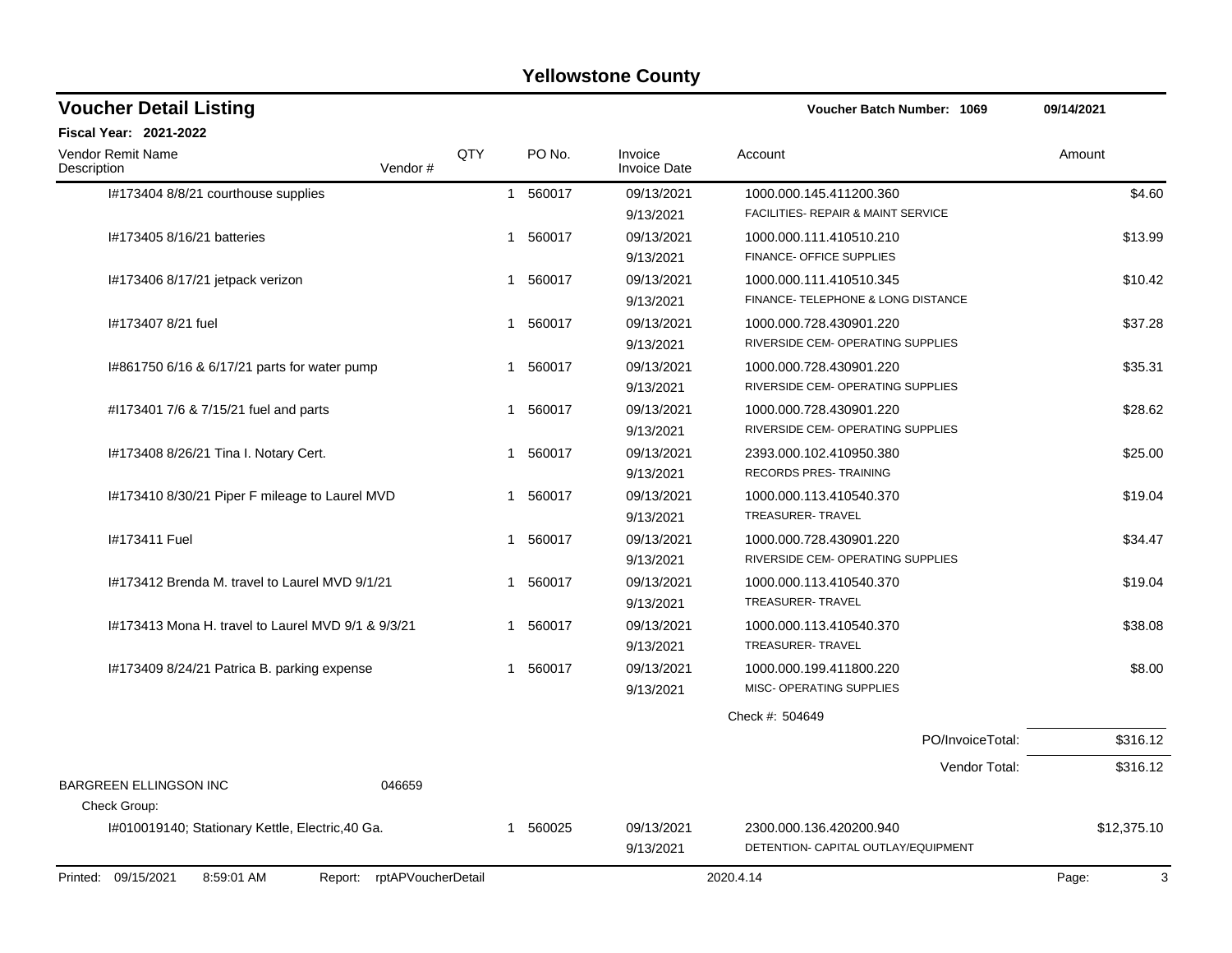| <b>Voucher Detail Listing</b>                           |                            |             |                        |                                | Voucher Batch Number: 1069                                    |                  | 09/14/2021   |
|---------------------------------------------------------|----------------------------|-------------|------------------------|--------------------------------|---------------------------------------------------------------|------------------|--------------|
| <b>Fiscal Year: 2021-2022</b>                           |                            |             |                        |                                |                                                               |                  |              |
| Vendor Remit Name<br>Description                        | Vendor#                    | QTY         | PO No.                 | Invoice<br><b>Invoice Date</b> | Account                                                       |                  | Amount       |
|                                                         |                            |             |                        |                                | Check #: 504650                                               |                  |              |
|                                                         |                            |             |                        |                                |                                                               | PO/InvoiceTotal: | \$12,375.10  |
|                                                         |                            |             |                        |                                |                                                               | Vendor Total:    | \$12,375.10  |
| CENTURYLINK<br>Check Group:                             |                            |             |                        |                                |                                                               |                  |              |
| A#406-628-9337-450B 9/1/21                              |                            |             | 560056<br>1            | 9/13/2021<br>9/13/2021         | 1000.000.113.410540.345<br>TREASURER- TELEPHONE & TECHNOLOGY  |                  | \$54.46      |
|                                                         |                            |             |                        |                                | Check #: 504651                                               |                  |              |
|                                                         |                            |             |                        |                                |                                                               | PO/InvoiceTotal: | \$54.46      |
|                                                         |                            |             |                        |                                |                                                               | Vendor Total:    | \$54.46      |
| <b>COMMUNITY SEVEN TV</b><br>Check Group:               | 034125                     |             |                        |                                |                                                               |                  |              |
| 2ND QTR RECORDINGS FY22                                 |                            |             | 1 560019               | 09/13/2021<br>9/13/2021        | 1000.000.199.411800.397<br>MISC- CONTRACT SERVICES            |                  | \$6,875.00   |
|                                                         |                            |             |                        |                                | Check #: 504652                                               |                  |              |
|                                                         |                            |             |                        |                                |                                                               | PO/InvoiceTotal: | \$6,875.00   |
|                                                         |                            |             |                        |                                |                                                               | Vendor Total:    | \$6,875.00   |
| <b>CORRECTIONAL HEALTH PARTNERS LLC</b><br>Check Group: |                            |             |                        |                                |                                                               |                  |              |
| I#2021-08 MTYCJ AUG ADMIN                               |                            | 1           | 560024                 | 09/13/2021<br>9/13/2021        | 2300.000.136.420200.399<br>DETENTION- CHP MEDICAL             |                  | \$190,623.00 |
| I#2021-08 MTYCJ MH COORD AUG                            |                            | 1           | 560024                 | 09/13/2021<br>9/13/2021        | 2272.000.199.440400.398<br>MH- OTHER CONTRACT SERVICES        |                  | \$9,337.67   |
| 1#2021-08 MTYCJ SAPPHIRE JULY                           |                            | 1           | 560024                 | 09/13/2021<br>9/13/2021        | 2300.000.136.420200.368<br>DETENTION- SOFTWARE/HARDWARE MAINT |                  | \$1,097.45   |
| I#2021-08 BSI W/E 8/12/21                               |                            |             | 560024<br>$\mathbf{1}$ | 09/13/2021<br>9/13/2021        | 2300.000.136.420200.356<br>DETENTION- DOCTORS/HOSPITALS       |                  | \$4,638.45   |
| 1#2021-08 MTYCJ RX KIT AUG                              |                            | $\mathbf 1$ | 560024                 | 09/13/2021<br>9/13/2021        | 2300.000.136.420200.304<br><b>DETENTION-RX DRUGS</b>          |                  | \$299.85     |
|                                                         |                            |             |                        |                                | Check #: 504653                                               |                  |              |
| Printed: 09/15/2021<br>8:59:01 AM                       | Report: rptAPVoucherDetail |             |                        |                                | 2020.4.14                                                     |                  | Page:<br>4   |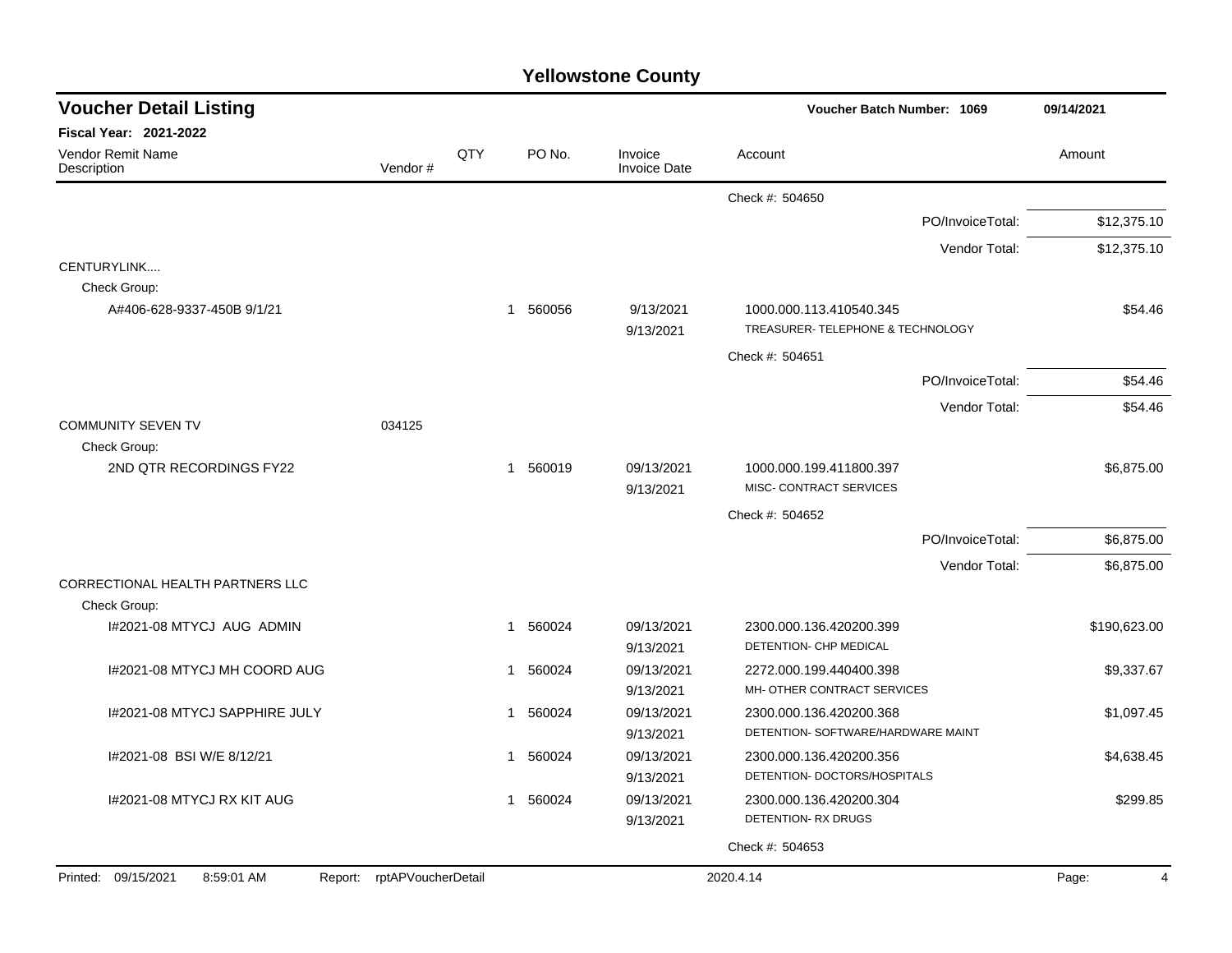| <b>Voucher Detail Listing</b>                                    |     |                       |                                | Voucher Batch Number: 1069                                       | 09/14/2021   |
|------------------------------------------------------------------|-----|-----------------------|--------------------------------|------------------------------------------------------------------|--------------|
| <b>Fiscal Year: 2021-2022</b>                                    |     |                       |                                |                                                                  |              |
| <b>Vendor Remit Name</b><br>Vendor#<br>Description               | QTY | PO No.                | Invoice<br><b>Invoice Date</b> | Account                                                          | Amount       |
|                                                                  |     |                       |                                | PO/InvoiceTotal:                                                 | \$205,996.42 |
|                                                                  |     |                       |                                | Vendor Total:                                                    | \$205,996.42 |
| CRAWFORD, WITNEY                                                 |     |                       |                                |                                                                  |              |
| Check Group:                                                     |     |                       |                                |                                                                  |              |
| Per Diem CJIN Training Fairmont 9/21-23/21 WC                    |     | 1 560023              | 09/13/2021<br>9/13/2021        | 2301.000.122.411100.370<br><b>ATTORNEY- TRAVEL</b>               | \$100.00     |
|                                                                  |     |                       |                                | Check #: 504654                                                  |              |
|                                                                  |     |                       |                                | PO/InvoiceTotal:                                                 | \$100.00     |
|                                                                  |     |                       |                                | Vendor Total:                                                    | \$100.00     |
| <b>DIA EVENTS</b>                                                |     |                       |                                |                                                                  |              |
| Check Group:                                                     |     |                       |                                |                                                                  |              |
| 1#6635 8/23/21 MT FAIR - GATE ACTS                               |     | 560046<br>1           | 09/13/2021                     | 5810.000.557.460443.399                                          | \$14,350.00  |
|                                                                  |     |                       | 9/13/2021                      | METRA FAIR ENTERTAINMENT- OTHER CONTRACT<br><b>SVCS</b>          |              |
| 1#6635 8/23/21 MT FAIR - 4H/MKTG SOUND<br><b>PRODUCTION</b>      |     | 560046<br>1           | 09/13/2021                     | 5810.000.557.460442.397                                          | \$8,055.00   |
|                                                                  |     |                       | 9/13/2021                      | METRA FAIR- FIXED CONTRACT SERVICES                              |              |
| I#6635 8/23/21 MT FAIR - NIGHTSHOW VIDEO SCREEN<br><b>RENTAL</b> |     | 1 560046              | 09/13/2021                     | 5810.000.557.460443.533                                          | \$14,075.00  |
|                                                                  |     |                       | 9/13/2021                      | METRA FAIR ENTERTAINMENT- EQUIPMENT RENTAL                       |              |
| 1#6635 8/23/21 MT FAIR VIDEO SCREEN RENTAL                       |     | 560046<br>$\mathbf 1$ | 09/13/2021                     | 5810.000.557.460442.533                                          | \$11,500.00  |
|                                                                  |     |                       | 9/13/2021                      | METRA FAIR- EQUIPMENT RENTAL                                     |              |
| I#6635 8/23/21 MT FAIR - NIGHTSHOW SOUND<br><b>PRODUCTION</b>    |     | 560046<br>1           | 09/13/2021                     | 5810.000.557.460443.357                                          | \$4,780.00   |
|                                                                  |     |                       | 9/13/2021                      | METRA FAIR ENTERTAINMENT- OTHER PROF SVCS                        |              |
|                                                                  |     |                       |                                | Check #: 504655                                                  |              |
|                                                                  |     |                       |                                | PO/InvoiceTotal:                                                 | \$52,760.00  |
|                                                                  |     |                       |                                | Vendor Total:                                                    | \$52,760.00  |
| <b>DIS Technologies</b><br>004200                                |     |                       |                                |                                                                  |              |
| Check Group:                                                     |     |                       |                                |                                                                  |              |
| I#8192 : 2021 Jury Questionaires                                 |     | 560031<br>1           | 09/13/2021<br>9/13/2021        | 1000.000.221.410330.325<br>CLERK OF COURT- MICROFILMING/SCANNING | \$3,531.65   |
|                                                                  |     |                       |                                |                                                                  |              |

Printed: 09/15/2021 8:59:01 AM Report: rptAPVoucherDetail 2020.4.14 2020.4.14 2020.4.14 Page: 5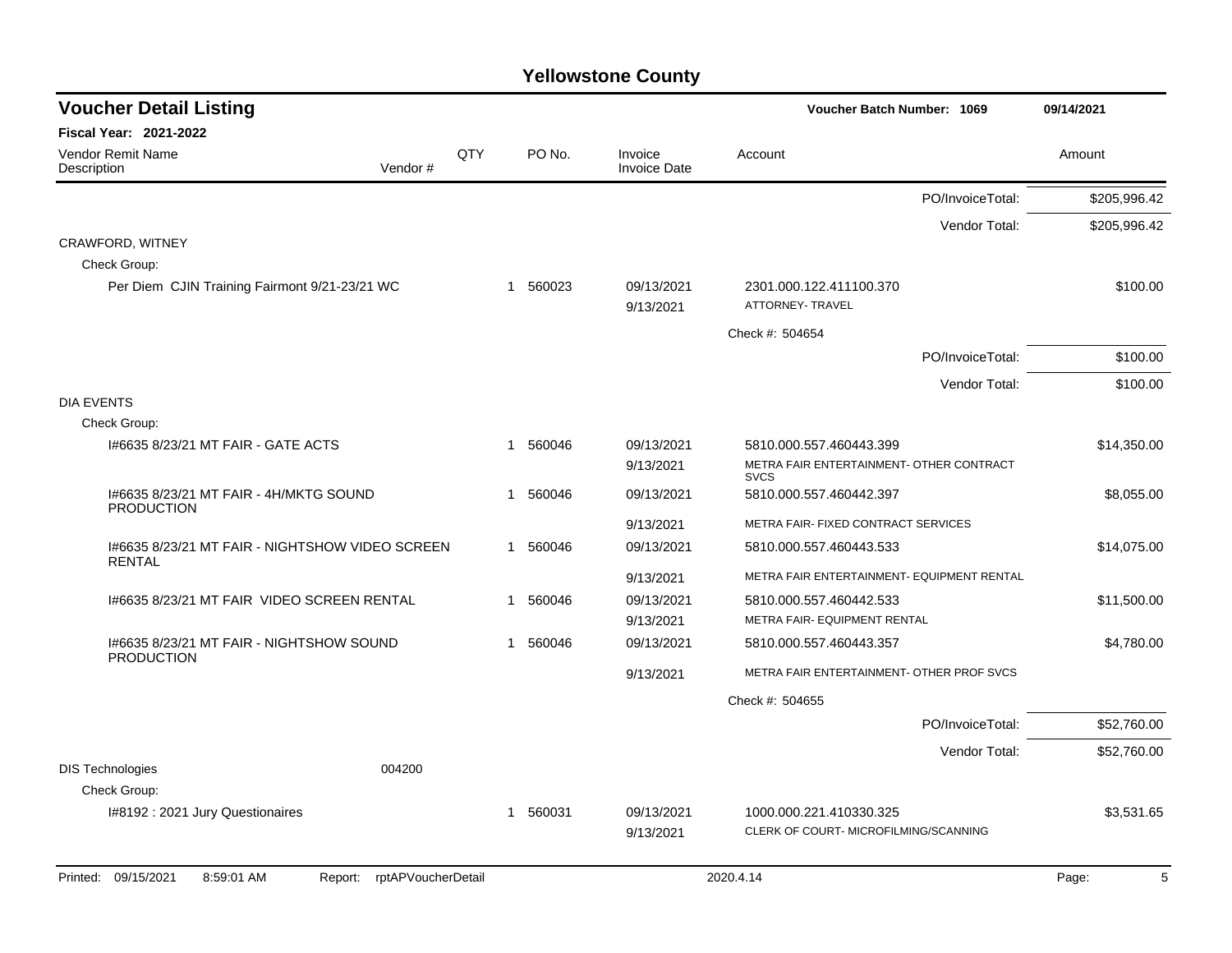| <b>Voucher Detail Listing</b>                                   |     |   |           |                                | Voucher Batch Number: 1069                                 | 09/14/2021       |             |
|-----------------------------------------------------------------|-----|---|-----------|--------------------------------|------------------------------------------------------------|------------------|-------------|
| <b>Fiscal Year: 2021-2022</b>                                   |     |   |           |                                |                                                            |                  |             |
| <b>Vendor Remit Name</b><br>Vendor#<br>Description              | QTY |   | PO No.    | Invoice<br><b>Invoice Date</b> | Account                                                    |                  | Amount      |
|                                                                 |     |   |           |                                | Check #: 504656                                            |                  |             |
|                                                                 |     |   |           |                                |                                                            | PO/InvoiceTotal: | \$3,531.65  |
|                                                                 |     |   |           |                                |                                                            | Vendor Total:    | \$3,531.65  |
| DUNN, SEAN<br>Check Group:                                      |     |   |           |                                |                                                            |                  |             |
| August 2021 Mileage                                             |     |   | 82 560043 | 09/13/2021<br>9/13/2021        | 2399.000.235.420250.370<br><b>YSC-TRAVEL</b>               |                  | \$45.92     |
|                                                                 |     |   |           |                                | Check #: 504657                                            |                  |             |
|                                                                 |     |   |           |                                |                                                            | PO/InvoiceTotal: | \$45.92     |
|                                                                 |     |   |           |                                |                                                            | Vendor Total:    | \$45.92     |
| <b>ECONOPRINT</b>                                               |     |   |           |                                |                                                            |                  |             |
| Check Group:<br>I#309875: M.L. Certifieds Paper                 |     |   | 1 560053  | 09/13/2021<br>9/13/2021        | 1000.000.221.410330.210<br>CLERK OF COURT- OFFICE SUPPLIES |                  | \$110.86    |
|                                                                 |     |   |           |                                | Check #: 504658                                            |                  |             |
|                                                                 |     |   |           |                                |                                                            | PO/InvoiceTotal: | \$110.86    |
|                                                                 |     |   |           |                                |                                                            | Vendor Total:    | \$110.86    |
| ELECTION SYSTEMS & SOFTWARE INC<br>040468<br>Check Group:       |     |   |           |                                |                                                            |                  |             |
| I#CD2007536 C#30576 Ballot Stock Mun. Gen.                      |     |   | 1 560041  | 09/13/2021<br>9/13/2021        | 1000.000.104.410600.220<br>ELECTIONS- OPERATING SUPPLIES   |                  | \$14,338.62 |
|                                                                 |     |   |           |                                | Check #: 504659                                            |                  |             |
|                                                                 |     |   |           |                                |                                                            | PO/InvoiceTotal: | \$14,338.62 |
|                                                                 |     |   |           |                                |                                                            | Vendor Total:    | \$14,338.62 |
| <b>GUARDIAN TAX MT LLC</b>                                      |     |   |           |                                |                                                            |                  |             |
| Check Group:                                                    |     |   |           |                                |                                                            |                  |             |
| C02514A REDEEMED, REC #250                                      |     | 1 | 560057    | 09/13/2021<br>9/13/2021        | 7150.000.000.021250.000<br>REDEMPTION DUE TO OTHERS        |                  | \$677.69    |
| A09623 REDEEMED, REC #251                                       |     | 1 | 560057    | 09/13/2021                     | 7150.000.000.021250.000                                    |                  | \$334.34    |
|                                                                 |     |   |           | 9/13/2021                      | REDEMPTION DUE TO OTHERS                                   |                  |             |
| Printed: 09/15/2021<br>Report: rptAPVoucherDetail<br>8:59:01 AM |     |   |           |                                | 2020.4.14                                                  |                  | Page:<br>6  |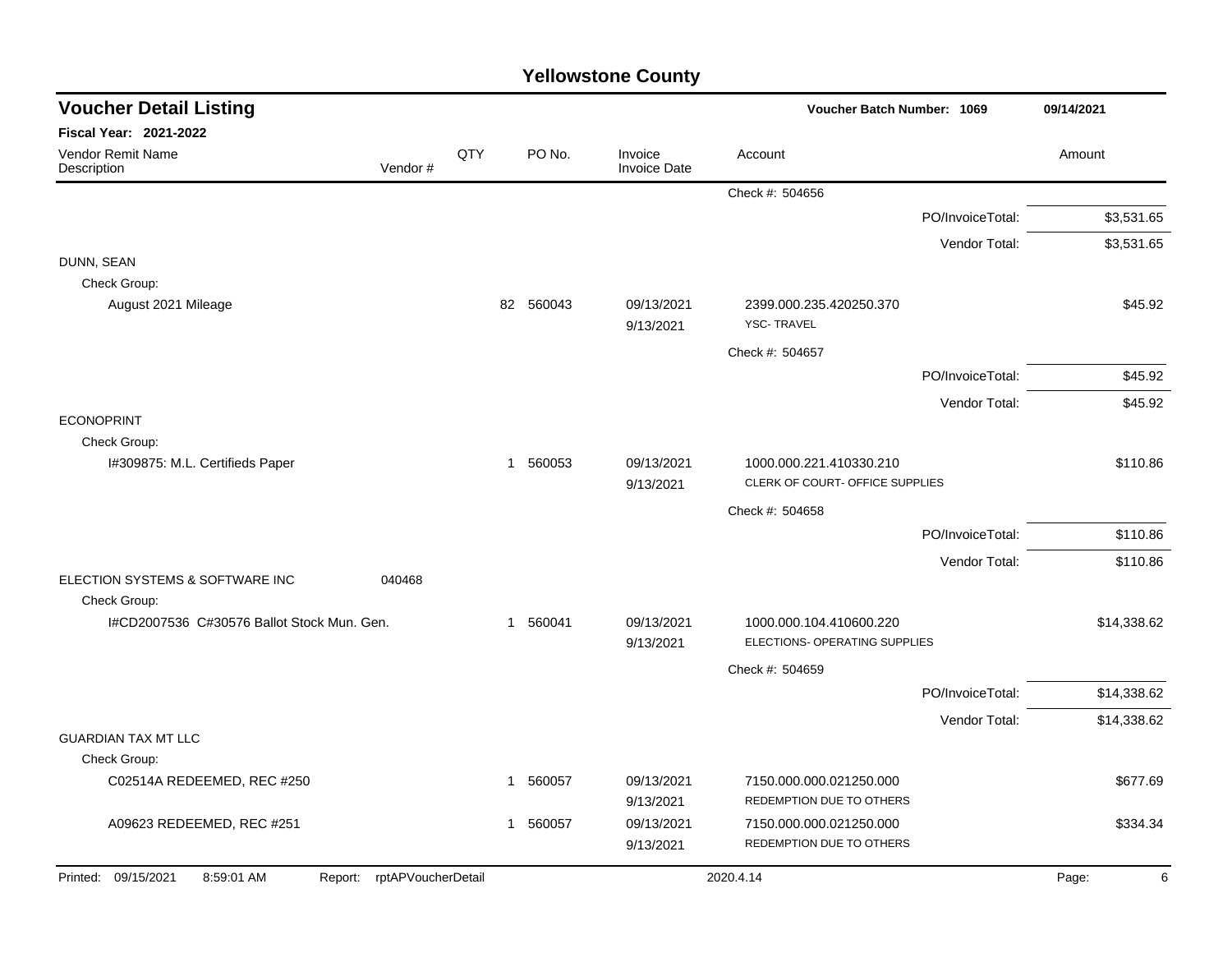| <b>Voucher Detail Listing</b>                 |         |              |           |                                | Voucher Batch Number: 1069 |                  | 09/14/2021  |
|-----------------------------------------------|---------|--------------|-----------|--------------------------------|----------------------------|------------------|-------------|
| Fiscal Year: 2021-2022                        |         |              |           |                                |                            |                  |             |
| Vendor Remit Name<br>Description              | Vendor# | QTY          | PO No.    | Invoice<br><b>Invoice Date</b> | Account                    |                  | Amount      |
| A31535 REDEEMED, REC #252                     |         | $\mathbf{1}$ | 560057    | 09/13/2021                     | 7150.000.000.021250.000    |                  | \$3,088.06  |
|                                               |         |              |           | 9/13/2021                      | REDEMPTION DUE TO OTHERS   |                  |             |
| C04056 REDEEMED, REC #253                     |         | $\mathbf{1}$ | 560057    | 09/13/2021                     | 7150.000.000.021250.000    |                  | \$636.21    |
|                                               |         |              |           | 9/13/2021                      | REDEMPTION DUE TO OTHERS   |                  |             |
| A10364 REDEEMED, REC #254                     |         |              | 1 560057  | 09/13/2021                     | 7150.000.000.021250.000    |                  | \$2,706.17  |
|                                               |         |              |           | 9/13/2021                      | REDEMPTION DUE TO OTHERS   |                  |             |
| A13258 REDEEMED, REC #255                     |         | 1            | 560057    | 09/13/2021                     | 7150.000.000.021250.000    |                  | \$1,461.40  |
|                                               |         |              |           | 9/13/2021                      | REDEMPTION DUE TO OTHERS   |                  |             |
| B00475 REDEEMED, REC #256                     |         |              | 1 560057  | 09/13/2021                     | 7150.000.000.021250.000    |                  | \$960.87    |
|                                               |         |              |           | 9/13/2021                      | REDEMPTION DUE TO OTHERS   |                  |             |
| A03479 REDEEMED, REC #257                     |         |              | 1 560057  | 09/13/2021                     | 7150.000.000.021250.000    |                  | \$1,204.52  |
|                                               |         |              |           | 9/13/2021                      | REDEMPTION DUE TO OTHERS   |                  |             |
| A05329-REDEEMED, REC #258                     |         |              | 1 560057  | 09/13/2021                     | 7150.000.000.021250.000    |                  | \$1,280.83  |
|                                               |         |              |           | 9/13/2021                      | REDEMPTION DUE TO OTHERS   |                  |             |
| A04402 REDEEMED, REC #259                     |         |              | 1 560057  | 09/13/2021                     | 7150.000.000.021250.000    |                  | \$2,607.90  |
|                                               |         |              |           | 9/13/2021                      | REDEMPTION DUE TO OTHERS   |                  |             |
| A18757 REDEEMED, REC #260                     |         |              | 1 560057  | 09/13/2021                     | 7150.000.000.021250.000    |                  | \$842.40    |
|                                               |         |              |           | 9/13/2021                      | REDEMPTION DUE TO OTHERS   |                  |             |
| A18294 REDEEMED, REC #261                     |         |              | 1 560057  | 09/13/2021                     | 7150.000.000.021250.000    |                  | \$12,532.10 |
|                                               |         |              |           | 9/13/2021                      | REDEMPTION DUE TO OTHERS   |                  |             |
| D04369 REDEEMED, REC #262                     |         | 1            | 560057    | 09/13/2021                     | 7150.000.000.021250.000    |                  | \$332.81    |
|                                               |         |              |           | 9/13/2021                      | REDEMPTION DUE TO OTHERS   |                  |             |
|                                               |         |              |           |                                | Check #: 504660            |                  |             |
|                                               |         |              |           |                                |                            | PO/InvoiceTotal: | \$28,665.30 |
|                                               |         |              |           |                                |                            | Vendor Total:    | \$28,665.30 |
| <b>HERNANDEZ, AMY</b>                         |         |              |           |                                |                            |                  |             |
| Check Group:                                  |         |              |           |                                |                            |                  |             |
| Milage CJIN Training Fairmont 9/251-23/21 AH  |         | 484          | 560020    | 09/13/2021                     | 2301.000.122.411100.370    |                  | \$271.04    |
|                                               |         |              |           | 9/13/2021                      | <b>ATTORNEY- TRAVEL</b>    |                  |             |
| Per Diem CJIN Training Fairmont 9/21-23/21 AH |         | 1            | 560020    | 09/13/2021                     | 2301.000.122.411100.370    |                  | \$100.00    |
|                                               |         |              | 9/13/2021 | ATTORNEY- TRAVEL               |                            |                  |             |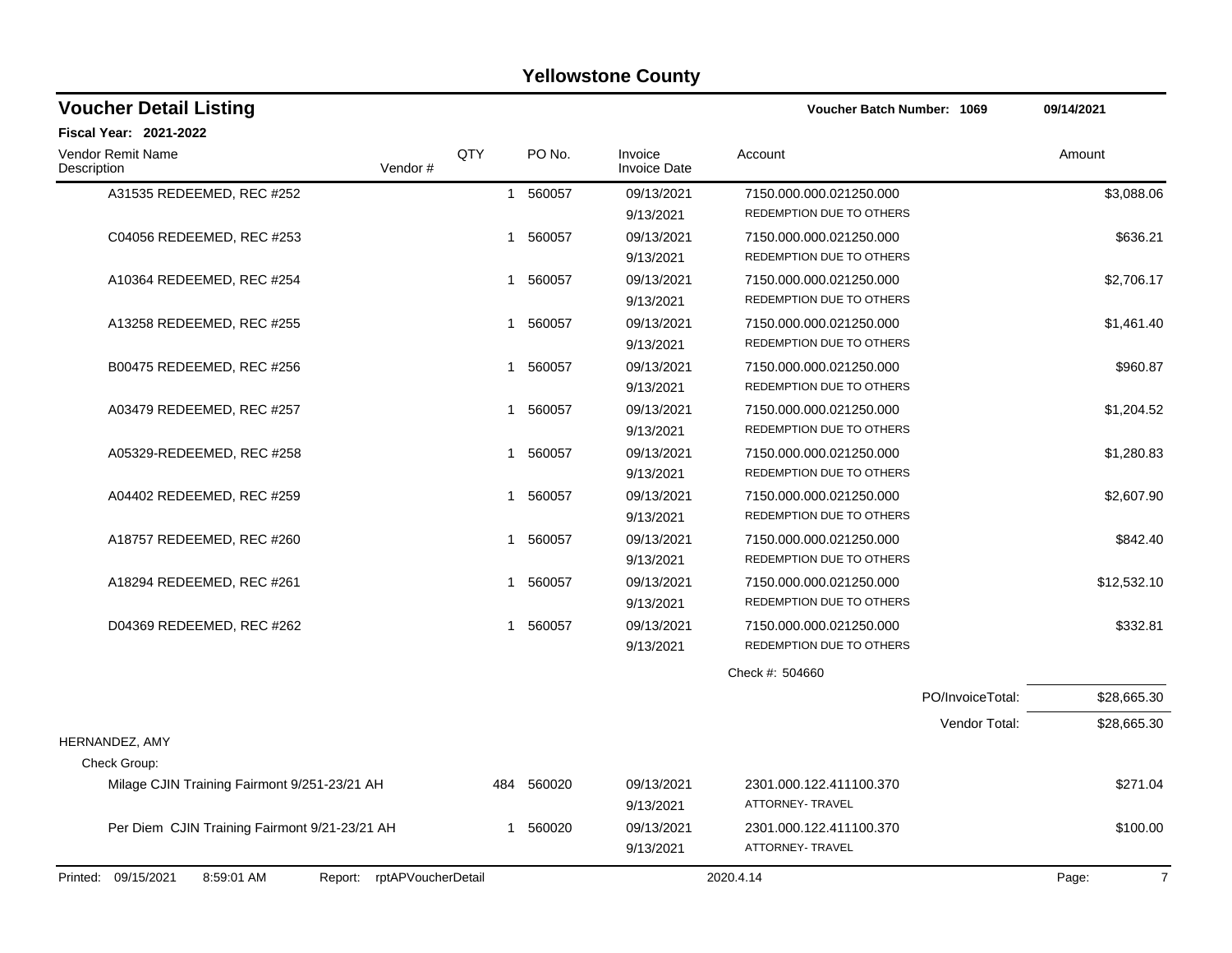| <b>Voucher Detail Listing</b>                                                                              |                               |     |            |                                | Voucher Batch Number: 1069          |                  | 09/14/2021 |
|------------------------------------------------------------------------------------------------------------|-------------------------------|-----|------------|--------------------------------|-------------------------------------|------------------|------------|
| <b>Fiscal Year: 2021-2022</b>                                                                              |                               |     |            |                                |                                     |                  |            |
| <b>Vendor Remit Name</b><br>Description                                                                    | Vendor#                       | QTY | PO No.     | Invoice<br><b>Invoice Date</b> | Account                             |                  | Amount     |
|                                                                                                            |                               |     |            |                                | Check #: 504661                     |                  |            |
|                                                                                                            |                               |     |            |                                |                                     | PO/InvoiceTotal: | \$371.04   |
|                                                                                                            |                               |     |            |                                |                                     | Vendor Total:    | \$371.04   |
| <b>IDENTITY AUTOMATION</b>                                                                                 |                               |     |            |                                |                                     |                  |            |
| Check Group:                                                                                               |                               |     |            |                                |                                     |                  |            |
| INV-05425; Renewal, Multifactore Authentication- S.O. CA,<br>AND CJIS USERS, 1 Yr 11/6/21 - 11/5/22        |                               |     | 100 560026 | 09/13/2021                     | 6060.000.608.500800.368             |                  | \$4,500.00 |
|                                                                                                            |                               |     |            | 9/13/2021                      | TECHNOLOGY- SOFTWARE/HARDWARE MAINT |                  |            |
| INV-05425; Renewal, Multifactore Authentication- S.O. CA,<br><b>AND CJIS Annual Subscription</b>           |                               |     | 60 560026  | 09/13/2021                     | 6060.000.608.500800.368             |                  | \$2,100.00 |
|                                                                                                            |                               |     |            | 9/13/2021                      | TECHNOLOGY- SOFTWARE/HARDWARE MAINT |                  |            |
| INV-05425; Renewal, Multifactore Authentication- S.O, CA,<br>AND CJIS Pro-rated Alignment 6/9/21 - 11/5/22 |                               |     | 65 560026  | 09/13/2021                     | 6060.000.608.500800.368             |                  | \$932.75   |
|                                                                                                            |                               |     |            | 9/13/2021                      | TECHNOLOGY- SOFTWARE/HARDWARE MAINT |                  |            |
|                                                                                                            |                               |     |            |                                | Check #: 504662                     |                  |            |
|                                                                                                            |                               |     |            |                                |                                     | PO/InvoiceTotal: | \$7,532.75 |
|                                                                                                            |                               |     |            |                                |                                     | Vendor Total:    | \$7,532.75 |
| <b>LAUREL ROTARY CLUB</b>                                                                                  | 003937                        |     |            |                                |                                     |                  |            |
| Check Group:                                                                                               |                               |     |            |                                |                                     |                  |            |
| I#20190367 Scholarship Fund Contribution                                                                   |                               | 1   | 560018     | 09/13/2021                     | 1000.000.100.410100.330             |                  | \$3.00     |
|                                                                                                            |                               |     |            | 9/13/2021                      | BOCC- MEMBERSHIP & DUES             |                  |            |
| I#20190367 Lunches                                                                                         |                               |     | 5 560018   | 09/13/2021                     | 1000.000.100.410100.330             |                  | \$45.00    |
|                                                                                                            |                               |     |            | 9/13/2021                      | BOCC- MEMBERSHIP & DUES             |                  |            |
| I#20190367 Polio Plus Contribution                                                                         |                               | 1   | 560018     | 09/13/2021                     | 1000.000.100.410100.330             |                  | \$2.00     |
|                                                                                                            |                               |     |            | 9/13/2021                      | BOCC- MEMBERSHIP & DUES             |                  |            |
| I#20190367 August Rotary Dues                                                                              |                               | 1   | 560018     | 09/13/2021                     | 1000.000.100.410100.330             |                  | \$13.00    |
|                                                                                                            |                               |     |            | 9/13/2021                      | <b>BOCC- MEMBERSHIP &amp; DUES</b>  |                  |            |
|                                                                                                            |                               |     |            |                                | Check #: 504663                     |                  |            |
|                                                                                                            |                               |     |            |                                |                                     | PO/InvoiceTotal: | \$63.00    |
|                                                                                                            |                               |     |            |                                |                                     | Vendor Total:    | \$63.00    |
| MAILING TECHNICAL SERVICES                                                                                 | 044983                        |     |            |                                |                                     |                  |            |
| Check Group:                                                                                               |                               |     |            |                                |                                     |                  |            |
| Printed: 09/15/2021<br>8:59:01 AM                                                                          | rptAPVoucherDetail<br>Report: |     |            |                                | 2020.4.14                           |                  | 8<br>Page: |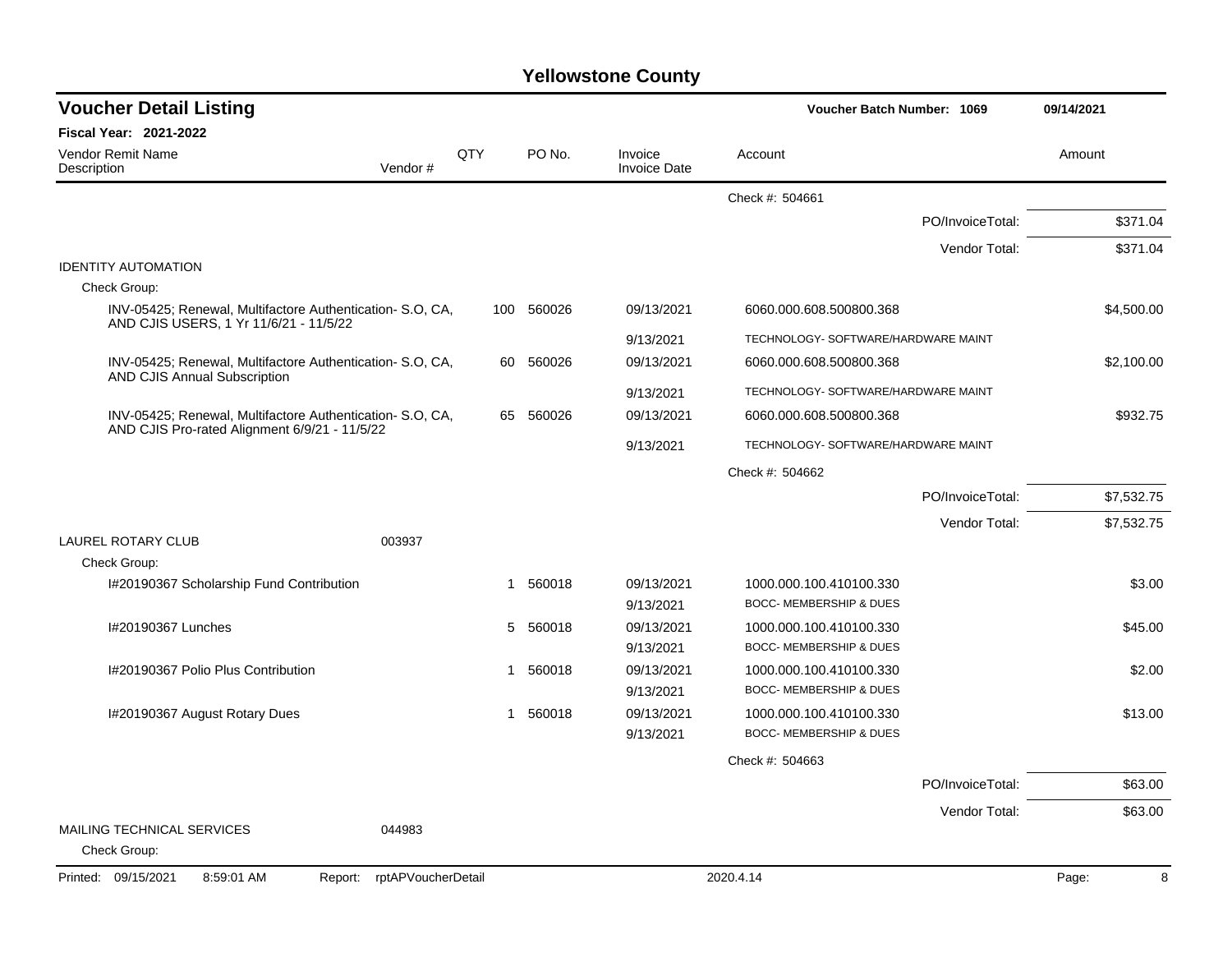| <b>Voucher Detail Listing</b>                      |     |   |          |                                | Voucher Batch Number: 1069                                      | 09/14/2021 |
|----------------------------------------------------|-----|---|----------|--------------------------------|-----------------------------------------------------------------|------------|
| <b>Fiscal Year: 2021-2022</b>                      |     |   |          |                                |                                                                 |            |
| <b>Vendor Remit Name</b><br>Vendor#<br>Description | QTY |   | PO No.   | Invoice<br><b>Invoice Date</b> | Account                                                         | Amount     |
| 1#4990 Pioner Bond Print/seal                      |     |   | 1 560039 | 09/13/2021<br>9/13/2021        | 1000.000.104.410600.398<br>ELECTIONS-VARIABLE CONTRACT SERVICES | \$39.60    |
|                                                    |     |   |          |                                | Check #: 504664                                                 |            |
|                                                    |     |   |          |                                | PO/InvoiceTotal:                                                | \$39.60    |
|                                                    |     |   |          |                                | Vendor Total:                                                   | \$39.60    |
| <b>MASBO</b><br>020268                             |     |   |          |                                |                                                                 |            |
| Check Group:                                       |     |   |          |                                |                                                                 |            |
| 1#9717 New Clerk Academy Blgs BM                   |     |   | 1 560038 | 09/13/2021<br>9/13/2021        | 1000.000.113.410540.380<br>TREASURER-TRAINING                   | \$95.00    |
|                                                    |     |   |          |                                | Check #: 504665                                                 |            |
|                                                    |     |   |          |                                | PO/InvoiceTotal:                                                | \$95.00    |
|                                                    |     |   |          |                                | Vendor Total:                                                   | \$95.00    |
| <b>MASTERCARD B RUTHERFORD</b>                     |     |   |          |                                |                                                                 |            |
| Check Group: B RUTHERFORD                          |     |   |          |                                |                                                                 |            |
| A#5799 Flex Coupl, PVC Pipe                        |     |   | 1 560047 | 09/13/2021                     | 1000.000.104.410600.210                                         | \$8.98     |
| <b>P-Card Payee:</b><br>MASTERCARD                 |     |   |          | 9/13/2021                      | ELECTIONS- OFFICE SUPPLIES                                      |            |
| A#5799 Hotel - MACR Conv Missoula 8/10-12/21       |     | 1 | 560047   | 09/13/2021                     | 1000.000.104.410600.370                                         | \$573.92   |
| MASTERCARD<br>P-Card Payee:                        |     |   |          | 9/13/2021                      | ELECTIONS- TRAVEL/MOVING                                        |            |
| A#5799 Gazette Sub<br>P-Card Payee:<br>MASTERCARD  |     |   | 1 560047 | 09/13/2021<br>9/13/2021        | 1000.000.104.410600.220<br>ELECTIONS- OPERATING SUPPLIES        | \$50.00    |
|                                                    |     |   |          |                                | Check #: 504680                                                 |            |
|                                                    |     |   |          |                                | PO/InvoiceTotal:                                                | \$632.90   |
|                                                    |     |   |          |                                | Vendor Total:                                                   | \$632.90   |
| METRAPARK PETTY CASH<br>011084                     |     |   |          |                                |                                                                 |            |
| Check Group:                                       |     |   |          |                                |                                                                 |            |
| 1#571824 8/2/21 MILEAGE DT                         |     | 1 | 560037   | 09/13/2021                     | 5810.000.551.460442.370                                         | \$36.40    |
|                                                    |     |   |          | 9/13/2021                      | METRA ADMIN- TRAVEL/MOVING                                      |            |
| 1#571825 8/9/21 BEE TRAPS APPLEJUICE NB            |     | 1 | 560037   | 09/13/2021                     | 5810.000.557.460442.220                                         | \$14.00    |
|                                                    |     |   |          | 9/13/2021                      | METRA FAIR- OPERATING SUPPLIES                                  |            |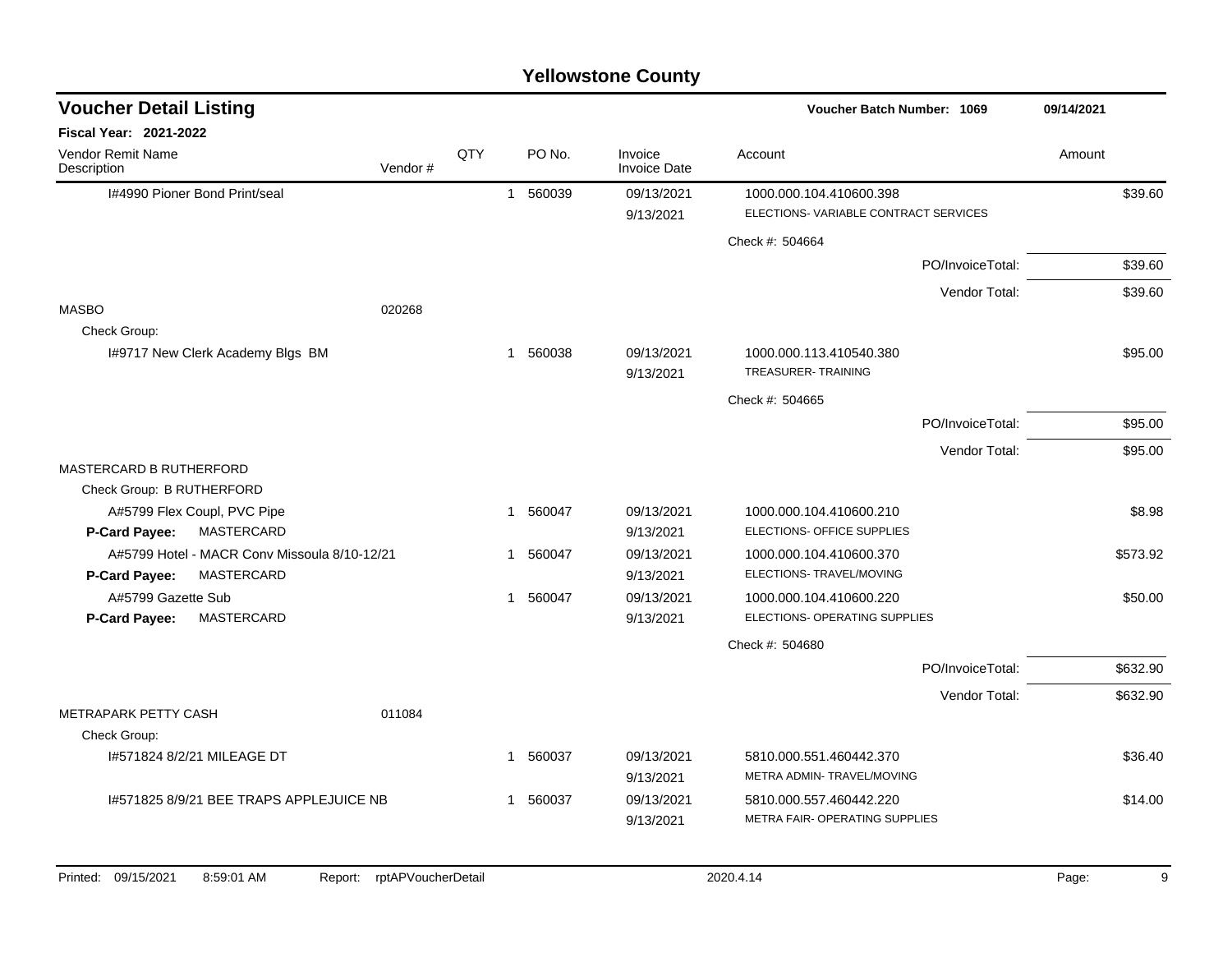| <b>Voucher Detail Listing</b>                                             |     |                        |                                | Voucher Batch Number: 1069                                | 09/14/2021 |  |
|---------------------------------------------------------------------------|-----|------------------------|--------------------------------|-----------------------------------------------------------|------------|--|
| <b>Fiscal Year: 2021-2022</b>                                             |     |                        |                                |                                                           |            |  |
| <b>Vendor Remit Name</b><br>Description<br>Vendor#                        | QTY | PO No.                 | Invoice<br><b>Invoice Date</b> | Account                                                   | Amount     |  |
| 1#571825 8/9/21 ENTRY MARKER BRD NB                                       |     | 1 560037               | 09/13/2021<br>9/13/2021        | 5810.000.557.460442.220<br>METRA FAIR- OPERATING SUPPLIES | \$11.77    |  |
| 1#571826 8/12/21 ROTARY HAPPY BUCKS MT FAIR<br><b>PGM ANNOUNCEMENT BD</b> |     | 1 560037               | 09/13/2021                     | 5810.000.557.460442.220                                   | \$20.00    |  |
|                                                                           |     |                        | 9/13/2021                      | METRA FAIR- OPERATING SUPPLIES                            |            |  |
| 1#571827 8/12/21 BKCASE FAIR DISPLAY CW                                   |     | 1 560037               | 09/13/2021                     | 5810.000.557.460442.220                                   | \$20.00    |  |
|                                                                           |     |                        | 9/13/2021                      | METRA FAIR- OPERATING SUPPLIES                            |            |  |
| 1#571828 8/12/21 S KAAS MILEAGE                                           |     | 560037<br>$\mathbf 1$  | 09/13/2021                     | 5810.000.551.460442.370                                   | \$48.72    |  |
|                                                                           |     |                        | 9/13/2021                      | METRA ADMIN- TRAVEL/MOVING                                |            |  |
| 1#571829 8/12/21 BO CLEANING/FIRST AID DS                                 |     | 1 560037               | 09/13/2021                     | 5810.000.556.460442.220                                   | \$11.57    |  |
|                                                                           |     |                        | 9/13/2021                      | METRA ADMISSIONS- OPERATING SUPPLIES                      |            |  |
| 1#571830 8/13/21 COMP EVENT SUPPLIES CW                                   |     | 1 560037               | 09/13/2021                     | 5810.000.557.460442.220                                   | \$45.70    |  |
|                                                                           |     |                        | 9/13/2021                      | METRA FAIR- OPERATING SUPPLIES                            |            |  |
| 1#571831 8/13/21 YTH ART DEPT SUPPLIES CW                                 |     | 1 560037               | 09/13/2021                     | 5810.000.557.460442.220                                   | \$27.65    |  |
|                                                                           |     |                        | 9/13/2021                      | METRA FAIR- OPERATING SUPPLIES                            |            |  |
| 1#571832 8/13/21 FAIR TRAILER KEYS NB                                     |     | 1 560037               | 09/13/2021                     | 5810.000.557.460442.220                                   | \$14.95    |  |
|                                                                           |     |                        | 9/13/2021                      | METRA FAIR- OPERATING SUPPLIES                            |            |  |
| 1#571833 8/13/21 FAIR FREE ACTS BAKING SODA NB                            |     | 560037<br>1            | 09/13/2021                     | 5810.000.557.460442.220                                   | \$6.36     |  |
|                                                                           |     |                        | 9/13/2021                      | METRA FAIR- OPERATING SUPPLIES                            |            |  |
| 1#571834 8/13/21 NIGHT SHOW CATERING FOOD LM                              |     | 560037<br>$\mathbf{1}$ | 09/13/2021                     | 5810.000.557.460443.228                                   | \$31.86    |  |
|                                                                           |     |                        | 9/13/2021                      | METRA FAIR ENTERTAINMENT- FOOD CATERING                   |            |  |
| 1#571835 8/14/21 JUDGING FOOD CW                                          |     | 1 560037               | 09/13/2021                     | 5810.000.557.460442.220                                   | \$27.98    |  |
|                                                                           |     |                        | 9/13/2021                      | METRA FAIR- OPERATING SUPPLIES                            |            |  |
| 1#571836 8/14/21 FAIR NIGHTSHOW FOOD LM                                   |     | 1 560037               | 09/13/2021                     | 5810.000.557.460443.228                                   | \$9.96     |  |
|                                                                           |     |                        | 9/13/2021                      | METRA FAIR ENTERTAINMENT- FOOD CATERING                   |            |  |
| 1#571837 8/14/21 DIG IT DAY PRESS CONF DECO                               |     | 1 560037               | 09/13/2021                     | 5810.000.557.460442.337                                   | \$15.00    |  |
|                                                                           |     |                        | 9/13/2021                      | METRA FAIR- PUBLICITY/ADVERTISING                         |            |  |
| 1#571838 8/20/21 RODEO FLAG POLE NB                                       |     | 560037<br>$\mathbf{1}$ | 09/13/2021                     | 5810.000.557.460442.220                                   | \$19.99    |  |
|                                                                           |     |                        | 9/13/2021                      | <b>METRA FAIR- OPERATING SUPPLIES</b>                     |            |  |
| 1#571839 8/18/21 FAIR CATERING LM                                         | 1   | 560037                 | 09/13/2021                     | 5810.000.557.460442.256                                   | \$40.92    |  |
|                                                                           |     |                        | 9/13/2021                      | METRA FAIR-INTERNAL FOOD USE                              |            |  |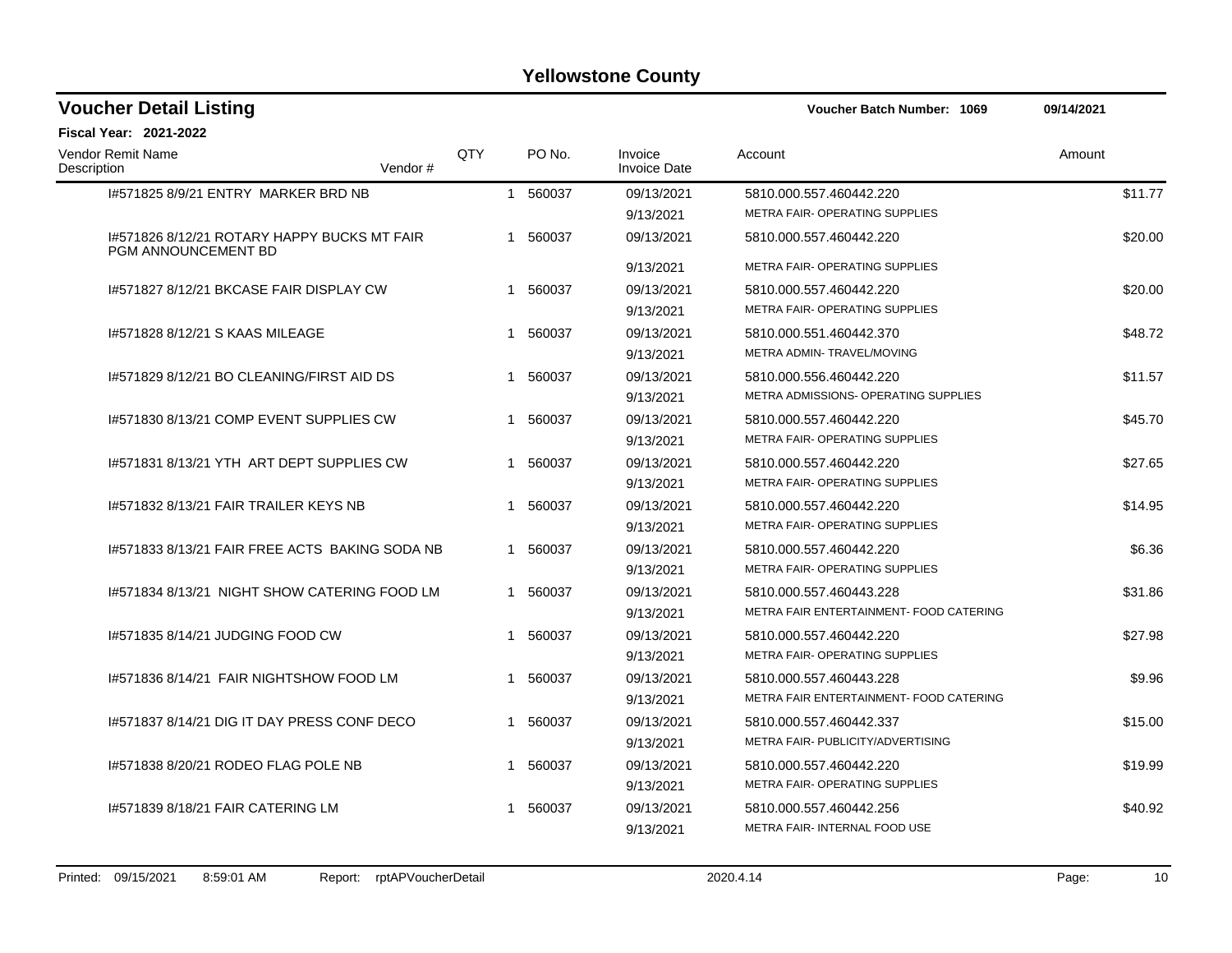| <b>Voucher Detail Listing</b>                                |     |   |          |                                | Voucher Batch Number: 1069                                         |                  | 09/14/2021 |
|--------------------------------------------------------------|-----|---|----------|--------------------------------|--------------------------------------------------------------------|------------------|------------|
| <b>Fiscal Year: 2021-2022</b>                                |     |   |          |                                |                                                                    |                  |            |
| Vendor Remit Name<br>Description<br>Vendor#                  | QTY |   | PO No.   | Invoice<br><b>Invoice Date</b> | Account                                                            |                  | Amount     |
| 1#571840 8/19/21 KESHA NIGHTSHOW FOOD MG                     |     |   | 1 560037 | 09/13/2021<br>9/13/2021        | 5810.000.557.460443.228<br>METRA FAIR ENTERTAINMENT- FOOD CATERING |                  | \$8.98     |
| 1#871842 8/20/21 POWER ADAPTOR MH                            |     |   | 1 560037 | 09/13/2021<br>9/13/2021        | 5810.000.551.460442.220<br>METRA ADMIN- OPERATING SUPPLIES         |                  | \$32.99    |
| 1#571843 8/21/21 FAIR ART BARN FOAM BOARD CW                 |     |   | 1 560037 | 09/13/2021<br>9/13/2021        | 5810.000.557.460442.220<br>METRA FAIR- OPERATING SUPPLIES          |                  | \$35.07    |
| 1#571844 8/21/21 CD PLAYER/BATTERIES HORSE<br>SHOW CW        |     |   | 1 560037 | 09/13/2021                     | 5810.000.557.460442.220                                            |                  | \$43.98    |
|                                                              |     |   |          | 9/13/2021                      | METRA FAIR- OPERATING SUPPLIES                                     |                  |            |
| 1#571845 8/21/21 ART BARN/HERITAGE ART SUPPLIES<br><b>CW</b> |     |   | 1 560037 | 09/13/2021                     | 5810.000.557.460442.220                                            |                  | \$49.67    |
|                                                              |     |   |          | 9/13/2021                      | METRA FAIR- OPERATING SUPPLIES                                     |                  |            |
| 1#571846 9/9/21 ART BARN JUDGE TREATS CW                     |     |   | 1 560037 | 09/13/2021                     | 5810.000.557.460442.220                                            |                  | \$32.47    |
|                                                              |     |   |          | 9/13/2021                      | METRA FAIR- OPERATING SUPPLIES                                     |                  |            |
| 1#571847 9/9/21 SUSAN KAAS MILEAGE                           |     |   | 1 560037 | 09/13/2021<br>9/13/2021        | 5810.000.551.460442.370<br>METRA ADMIN- TRAVEL/MOVING              |                  | \$47.04    |
|                                                              |     |   |          |                                | Check #: 504666                                                    |                  |            |
|                                                              |     |   |          |                                |                                                                    | PO/InvoiceTotal: | \$653.03   |
|                                                              |     |   |          |                                |                                                                    | Vendor Total:    | \$653.03   |
| MONTANA INTERACTIVE INC                                      |     |   |          |                                |                                                                    |                  |            |
| Check Group:                                                 |     |   |          |                                |                                                                    |                  |            |
| I#2871490 AUG 2021 TRP FEES                                  |     |   | 1 560044 | 09/13/2021<br>9/13/2021        | 7400.000.000.024069.000<br><b>COMBINED STATE- TRP FEES</b>         |                  | \$5,212.35 |
|                                                              |     |   |          |                                | Check #: 504667                                                    |                  |            |
|                                                              |     |   |          |                                |                                                                    | PO/InvoiceTotal: | \$5,212.35 |
|                                                              |     |   |          |                                |                                                                    | Vendor Total:    | \$5,212.35 |
| NORTHWESTERN ENERGY<br>045035<br>Check Group:                |     |   |          |                                |                                                                    |                  |            |
| A#0782545-8 413 S 27th St 9/1/21                             |     | 1 | 560040   | 09/13/2021<br>9/13/2021        | 2399.000.235.420250.341<br><b>YSC- ELECTRICITY</b>                 |                  | \$26.43    |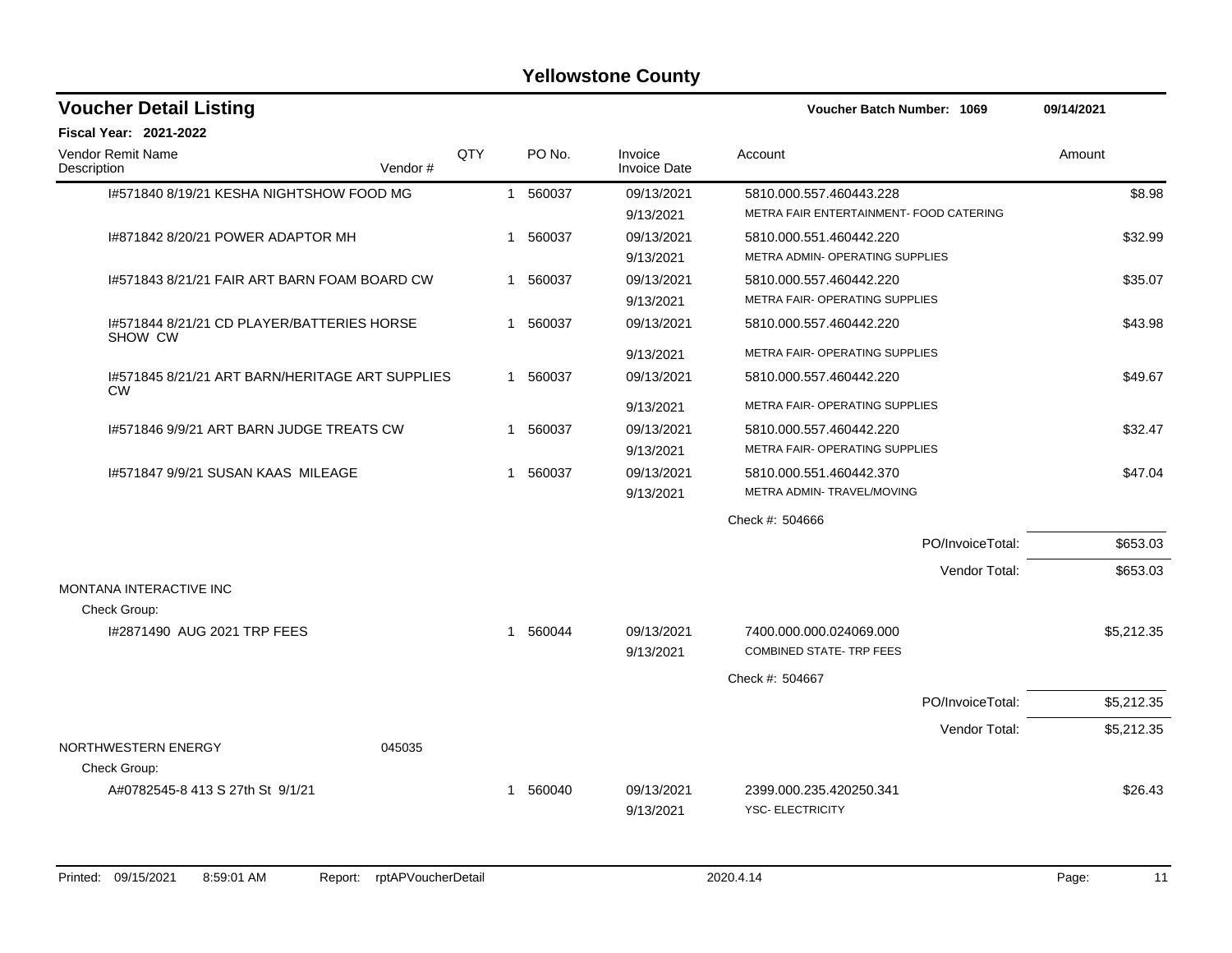| <b>Voucher Detail Listing</b>                     |                    |              |            |                                | Voucher Batch Number: 1069                                    |                  | 09/14/2021  |
|---------------------------------------------------|--------------------|--------------|------------|--------------------------------|---------------------------------------------------------------|------------------|-------------|
| <b>Fiscal Year: 2021-2022</b>                     |                    |              |            |                                |                                                               |                  |             |
| Vendor Remit Name<br>Description                  | Vendor#            | QTY          | PO No.     | Invoice<br><b>Invoice Date</b> | Account                                                       |                  | Amount      |
| A#1135399-2 407 S 27th St 9/1/21                  |                    |              | 1 560040   | 09/13/2021<br>9/13/2021        | 2399.000.235.420250.341<br><b>YSC- ELECTRICITY</b>            |                  | \$111.75    |
|                                                   |                    |              |            |                                | Check #: 504668                                               |                  |             |
|                                                   |                    |              |            |                                |                                                               | PO/InvoiceTotal: | \$138.18    |
|                                                   |                    |              |            |                                |                                                               | Vendor Total:    | \$138.18    |
| PETER YEGEN JR INC<br>Check Group:                | 006650             |              |            |                                |                                                               |                  |             |
| A#80037575 S ANS BOND#QTE131003                   |                    |              | 1 560035   | 09/13/2021<br>9/13/2021        | 1000.000.102.410940.350<br>CLERK & REC- PROFESSIONAL SERVICES |                  | \$50.00     |
|                                                   |                    |              |            |                                | Check #: 504669                                               |                  |             |
|                                                   |                    |              |            |                                |                                                               | PO/InvoiceTotal: | \$50.00     |
|                                                   |                    |              |            |                                |                                                               | Vendor Total:    | \$50.00     |
| PETERSON QUALITY OFFICE<br>Check Group:           | 004980             |              |            |                                |                                                               |                  |             |
| I#210902-I011 Konica 8/3-9/2/21                   |                    |              | 1 560032   | 09/13/2021<br>9/13/2021        | 1000.000.104.410600.368<br>ELECTIONS- SOFTWARE/HARDWARE MAINT |                  | \$26.00     |
|                                                   |                    |              |            |                                | Check #: 504670                                               |                  |             |
|                                                   |                    |              |            |                                |                                                               | PO/InvoiceTotal: | \$26.00     |
|                                                   |                    |              |            |                                |                                                               | Vendor Total:    | \$26.00     |
| SCHMIDT, LYNNDEE<br>Check Group:                  | 042532             |              |            |                                |                                                               |                  |             |
| Mileage Gov. Conf W Yellowstone 9/29-10/1/2021 LS |                    |              | 462 560027 | 09/13/2021<br>9/13/2021        | 2190.000.429.510330.755<br>INSURANCE- RISK PREVENTION         |                  | \$258.72    |
| Per Deim Gov Conf W Yellowstone 9/29-10/1/2021    |                    | $\mathbf{1}$ | 560027     | 09/13/2021<br>9/13/2021        | 2190.000.429.510330.755<br>INSURANCE- RISK PREVENTION         |                  | \$87.00     |
|                                                   |                    |              |            |                                | Check #: 504671                                               |                  |             |
|                                                   |                    |              |            |                                |                                                               | PO/InvoiceTotal: | \$345.72    |
|                                                   |                    |              |            |                                |                                                               | Vendor Total:    | \$345.72    |
| <b>SCL HEALTH SYSTEM</b><br>Check Group:          |                    |              |            |                                |                                                               |                  |             |
| Printed: 09/15/2021<br>8:59:01 AM<br>Report:      | rptAPVoucherDetail |              |            |                                | 2020.4.14                                                     |                  | 12<br>Page: |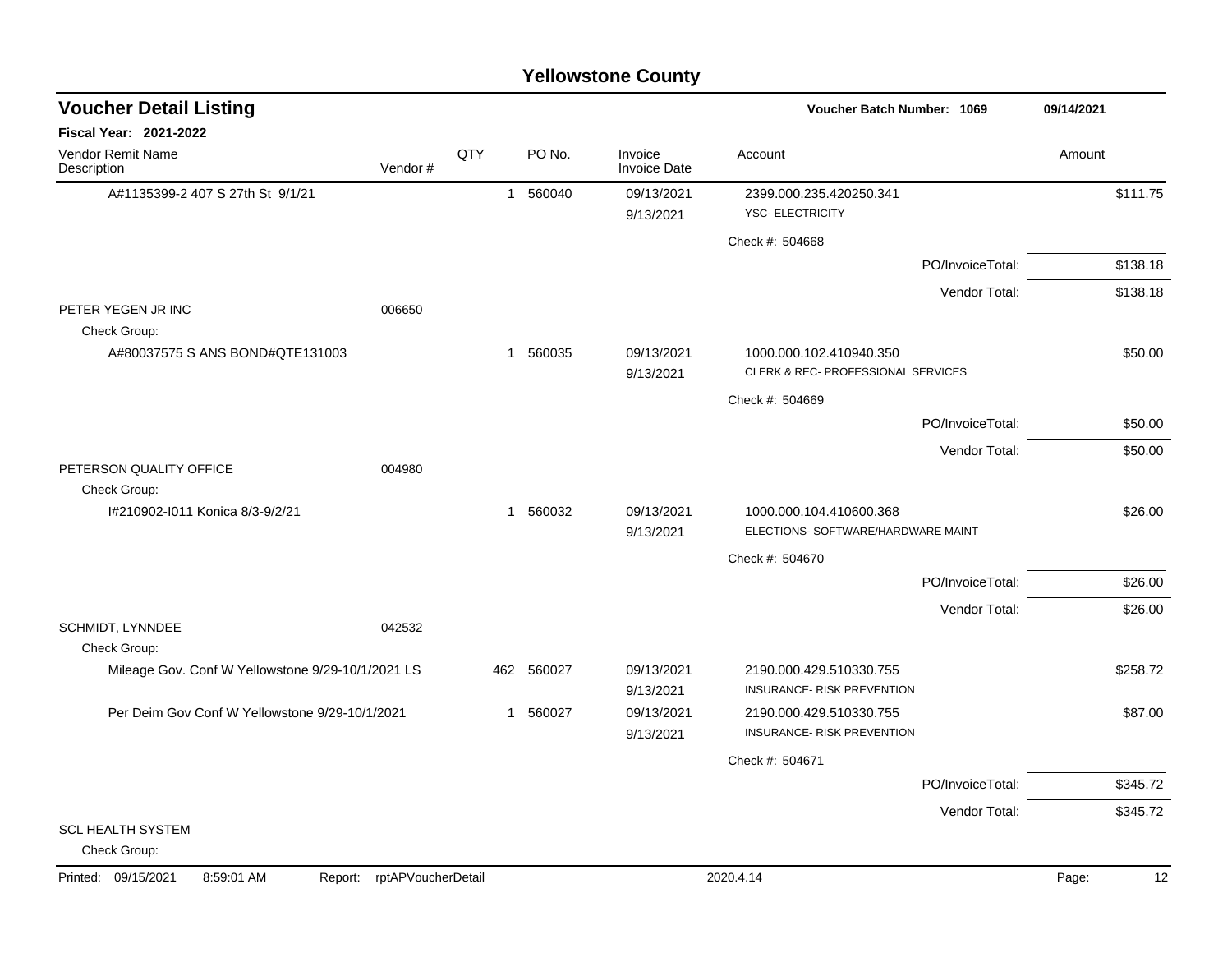| <b>Voucher Detail Listing</b>                     |                               |     |              |          |                                | Voucher Batch Number: 1069                                      |                  | 09/14/2021  |
|---------------------------------------------------|-------------------------------|-----|--------------|----------|--------------------------------|-----------------------------------------------------------------|------------------|-------------|
| Fiscal Year: 2021-2022                            |                               |     |              |          |                                |                                                                 |                  |             |
| Vendor Remit Name<br>Description                  | Vendor#                       | QTY |              | PO No.   | Invoice<br><b>Invoice Date</b> | Account                                                         |                  | Amount      |
| I#40282376602 MEDICAL SERVICE (PF) 7/25/21        |                               |     |              | 1 560021 | 09/13/2021<br>9/13/2021        | 2300.000.136.420200.356<br>DETENTION- DOCTORS/HOSPITALS         |                  | \$1,961.65  |
| I#40282711602 MEDICAL SERVICE (CJ) 7/28/21        |                               |     |              | 1 560021 | 09/13/2021<br>9/13/2021        | 2300.000.136.420200.356<br>DETENTION- DOCTORS/HOSPITALS         |                  | \$1,290.37  |
|                                                   |                               |     |              |          |                                | Check #: 504672                                                 |                  |             |
| Check Group:                                      |                               |     |              |          |                                |                                                                 | PO/InvoiceTotal: | \$3.252.02  |
| I#P2122676421 MEDICAL SERVICE (LJ) 6/13/21        |                               |     | $\mathbf{1}$ | 560022   | 9/13/2021<br>9/13/2021         | 2300.000.000.020600.000<br>PUBLIC SAFETY ACCRUED LIABILITY      |                  | \$196.18    |
|                                                   |                               |     |              |          |                                | Check #: 504672                                                 |                  |             |
|                                                   |                               |     |              |          |                                |                                                                 | PO/InvoiceTotal: | \$196.18    |
|                                                   |                               |     |              |          |                                |                                                                 | Vendor Total:    | \$3,448.20  |
| STARPLEX CORPORATION<br>Check Group:              | 042999                        |     |              |          |                                |                                                                 |                  |             |
| I#51214 9/2/21 PRCA                               |                               |     | $\mathbf{1}$ | 560001   | 09/13/2021<br>9/13/2021        | 5810.000.557.460443.367<br>METRA FAIR ENTERTAINMENT- JANITORIAL |                  | \$8,718.57  |
|                                                   |                               |     |              |          |                                | Check #: 504673                                                 |                  |             |
|                                                   |                               |     |              |          |                                |                                                                 | PO/InvoiceTotal: | \$8.718.57  |
| Check Group:<br>1#51217 9/9/21 CUSTOM CAR AUCTION |                               |     | 1            | 560042   | 09/13/2021<br>9/13/2021        | 5810.000.554.460442.367<br>METRA EVENTS- JANITORIAL             |                  | \$515.73    |
|                                                   |                               |     |              |          |                                | Check #: 504673                                                 |                  |             |
|                                                   |                               |     |              |          |                                |                                                                 | PO/InvoiceTotal: | \$515.73    |
|                                                   |                               |     |              |          |                                |                                                                 | Vendor Total:    | \$9,234.30  |
| <b>TIRE-RAMA</b><br>Check Group:                  | 006013                        |     |              |          |                                |                                                                 |                  |             |
| 1#1020014088 9/3/21 OIL CHANGE/TIRE ROTATION BD   |                               |     |              | 1 560033 | 09/13/2021<br>9/13/2021        | 5810.000.552.460442.361<br>METRA FACILITIES- VEHICLE REPAIR     |                  | \$63.00     |
|                                                   |                               |     |              |          |                                | Check #: 504674                                                 |                  |             |
| Printed: 09/15/2021<br>8:59:01 AM                 | rptAPVoucherDetail<br>Report: |     |              |          |                                | 2020.4.14                                                       |                  | 13<br>Page: |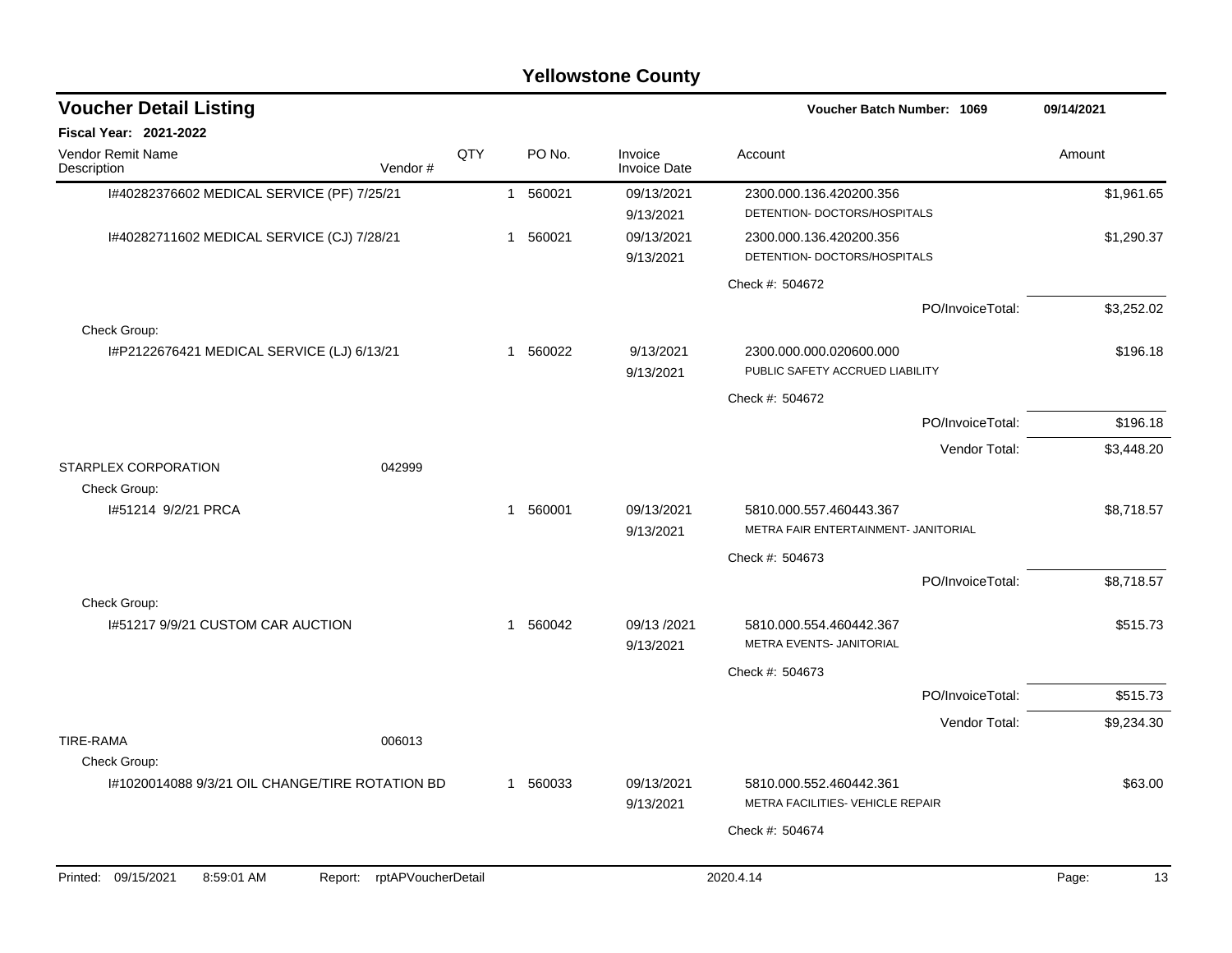| <b>Voucher Detail Listing</b>                |                    |     |                        |                                | Voucher Batch Number: 1069                                       |                  | 09/14/2021  |
|----------------------------------------------|--------------------|-----|------------------------|--------------------------------|------------------------------------------------------------------|------------------|-------------|
| <b>Fiscal Year: 2021-2022</b>                |                    |     |                        |                                |                                                                  |                  |             |
| Vendor Remit Name<br>Description             | Vendor#            | QTY | PO No.                 | Invoice<br><b>Invoice Date</b> | Account                                                          |                  | Amount      |
|                                              |                    |     |                        |                                |                                                                  | PO/InvoiceTotal: | \$63.00     |
|                                              |                    |     |                        |                                |                                                                  | Vendor Total:    | \$63.00     |
| <b>TRANSITIONAL MARKETING</b>                |                    |     |                        |                                |                                                                  |                  |             |
| Check Group:                                 |                    |     |                        |                                |                                                                  |                  |             |
| 1#6904 9/3/21 BO Hrs VINYL SIGNAGE           |                    |     | 1 560054               | 09/13/2021<br>9/13/2021        | 5811.000.552.460442.365<br>FACILITIES- GROUND MAINT              |                  | \$70.00     |
|                                              |                    |     |                        |                                | Check #: 504675                                                  |                  |             |
|                                              |                    |     |                        |                                |                                                                  | PO/InvoiceTotal: | \$70.00     |
|                                              |                    |     |                        |                                |                                                                  | Vendor Total:    | \$70.00     |
| UNIVERSAL AWARDS                             | 006170             |     |                        |                                |                                                                  |                  |             |
| Check Group:                                 |                    |     |                        |                                |                                                                  |                  |             |
| 1#261012 8/13/21 FAIR AWARDS                 |                    |     | 1 560034               | 09/13/2021<br>9/13/2021        | 5810.000.557.460442.740<br><b>METRA FAIR- AWARDS</b>             |                  | \$2,080.00  |
| I#2612703 8/31/21 NAME TAG: LM               |                    |     | 560034<br>$\mathbf{1}$ | 09/13/2021                     | 5810.000.553.460442.220<br>METRA CONCESSIONS- OPERATING SUPPLIES |                  | \$10.50     |
|                                              |                    |     |                        | 9/13/2021                      |                                                                  |                  |             |
| 1#261884 9/7/21 NAME TAG ES                  |                    |     | 560034<br>$\mathbf{1}$ | 09/13/2021<br>9/13/2021        | 5810.000.551.460442.220<br>METRA ADMIN- OPERATING SUPPLIES       |                  | \$10.50     |
| I#261891 9/8/21 NAME TAG BC                  |                    |     | 560034<br>1            | 09/13/2021                     | 5810.000.552.460442.220                                          |                  | \$10.50     |
|                                              |                    |     |                        | 9/13/2021                      | METRA FACILITIES- OPERATING SUPPLIES                             |                  |             |
|                                              |                    |     |                        |                                | Check #: 504676                                                  |                  |             |
|                                              |                    |     |                        |                                |                                                                  | PO/InvoiceTotal: | \$2,111.50  |
|                                              |                    |     |                        |                                |                                                                  | Vendor Total:    | \$2,111.50  |
| US FOODS INC<br>Check Group:                 | 002926             |     |                        |                                |                                                                  |                  |             |
|                                              |                    |     |                        |                                |                                                                  |                  |             |
| I#4567573 A#94194115 Kleenex                 |                    |     | 560028<br>1            | 09/13/2021<br>9/13/2021        | 2399.000.235.420250.220<br>YSC- OPERATING SUPPLIES               |                  | \$70.12     |
| I#4567573 A#94194115 Liners                  |                    |     | 560028<br>1            | 09/13/2021                     | 2399.000.235.420250.224                                          |                  | \$93.74     |
|                                              |                    |     |                        | 9/13/2021                      | YSC- JANITORIAL SUPPLIES                                         |                  |             |
| I#4567573 A#94194115 Food                    |                    |     | 1 560028               | 09/13/2021                     | 2399.000.235.420250.223                                          |                  | \$2,160.89  |
|                                              |                    |     |                        | 9/13/2021                      | YSC-FOOD                                                         |                  |             |
| Printed: 09/15/2021<br>8:59:01 AM<br>Report: | rptAPVoucherDetail |     |                        |                                | 2020.4.14                                                        |                  | Page:<br>14 |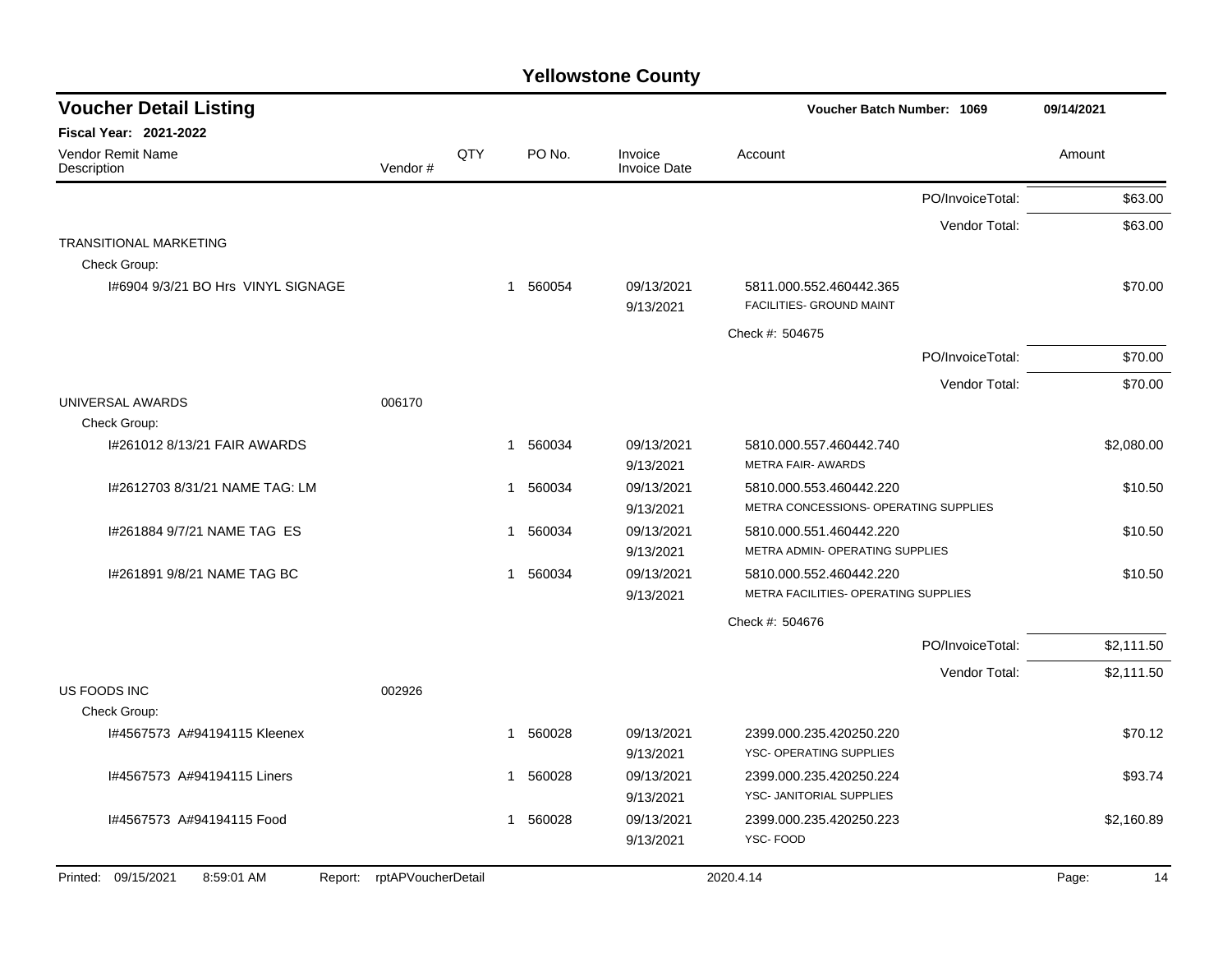| <b>Voucher Detail Listing</b>                 |     |              |                                | Voucher Batch Number: 1069      | 09/14/2021 |
|-----------------------------------------------|-----|--------------|--------------------------------|---------------------------------|------------|
| Fiscal Year: 2021-2022                        |     |              |                                |                                 |            |
| Vendor Remit Name<br>Vendor#<br>Description   | QTY | PO No.       | Invoice<br><b>Invoice Date</b> | Account                         | Amount     |
|                                               |     |              |                                | Check #: 504677                 |            |
|                                               |     |              |                                | PO/InvoiceTotal:                | \$2,324.75 |
|                                               |     |              |                                | Vendor Total:                   | \$2,324.75 |
| <b>VERITIV OPERATING COMPANY</b>              |     |              |                                |                                 |            |
| Check Group:                                  |     |              |                                |                                 |            |
| I#645-71454485; 1 Ply Bath Tissue 80 per case |     | 2 560055     | 09/13/2021                     | 2210.000.405.460430.230         | \$138.50   |
|                                               |     |              | 9/13/2021                      | PARKS- REPAIR & MAINT SUPPLIES  |            |
|                                               |     |              |                                | Check #: 504678                 |            |
|                                               |     |              |                                | PO/InvoiceTotal:                | \$138.50   |
|                                               |     |              |                                | Vendor Total:                   | \$138.50   |
| YOUTH SERVICE PETTY CASH<br>000985            |     |              |                                |                                 |            |
| Check Group:                                  |     |              |                                |                                 |            |
| I#2850-21 Recreation                          |     | 560029<br>-1 | 9/13/2021                      | 2399.000.235.420250.225         | \$29.72    |
|                                               |     |              | 9/13/2021                      | YSC- RECREATION SUPPLIES        |            |
| I#2851-21 Recreation                          |     | 1 560029     | 9/13/2021                      | 2399.000.235.420250.225         | \$38.49    |
|                                               |     |              | 9/13/2021                      | <b>YSC- RECREATION SUPPLIES</b> |            |
| I#2845-21 Allowances 8/13-19/21               |     | 1 560029     | 9/13/2021                      | 2399.000.235.420250.384         | \$5.40     |
|                                               |     |              | 9/13/2021                      | YSC- YOUTH SERVICES ALLOWANCE   |            |
| I#2846-21 Recreation                          |     | 1 560029     | 9/13/2021                      | 2399.000.235.420250.225         | \$24.00    |
|                                               |     |              | 9/13/2021                      | YSC- RECREATION SUPPLIES        |            |
| I#2847-21 Allowances 8/20-8/26/21             |     | 560029<br>-1 | 9/13/2021                      | 2399.000.235.420250.384         | \$16.80    |
|                                               |     |              | 9/13/2021                      | YSC- YOUTH SERVICES ALLOWANCE   |            |
| I#2848-21 Recreation                          |     | 1 560029     | 9/13/2021                      | 2399.000.235.420250.225         | \$39.35    |
|                                               |     |              | 9/13/2021                      | <b>YSC- RECREATION SUPPLIES</b> |            |
| I#2849-21 Allowances 8/27-9/2/21              |     | 1 560029     | 9/13/2021                      | 2399.000.235.420250.384         | \$19.20    |
|                                               |     |              | 9/13/2021                      | YSC- YOUTH SERVICES ALLOWANCE   |            |
|                                               |     |              |                                | Check #: 504679                 |            |
|                                               |     |              |                                | PO/InvoiceTotal:                | \$172.96   |
|                                               |     |              |                                | Vendor Total:                   | \$172.96   |